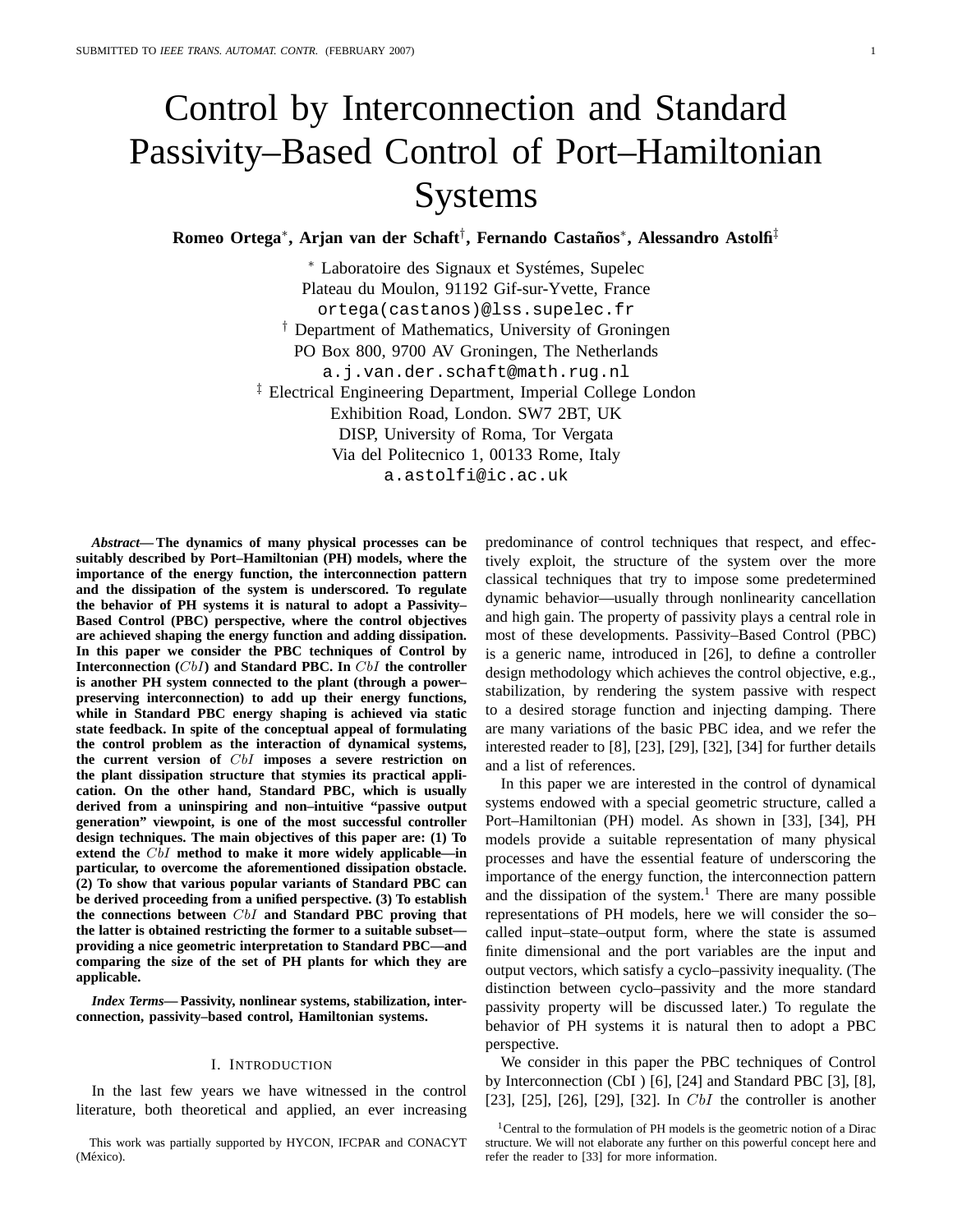PH system with its own state variables and energy function. The regulator and the plant are interconnected in a power– preserving way, that is, through a loss–less subsystem. A straightforward application of the passivity theorem [7] shows that the overall system is still cyclo–passive with new energy function the sum of the energy functions of the plant and the controller. To assign to the overall energy function a desired shape, it is necessary to "relate" the states of the plant and the controller via the generation of invariant sets—defined by, so–called, Casimir functions. In its basic formulation, CbI assumes that only the plant output is measurable and considers the classical output feedback interconnection. In this case, the Casimir functions are fully determined by the plant, which imposes a severe restriction on the plant dissipation structure. It has been shown in [24] that, roughly speaking, "dissipation cannot be present on the coordinates to be shaped". This, so– called, dissipation obstacle stymies the use of  $CbI$  for applications other than mechanical systems where the coordinates to be shaped are typically positions, which are unaffected by friction.

The first objective of our work is to extend the conceptually appealing CbI method to make it more widely applicable in particular, to overcome the aforementioned dissipation obstacle. Towards this end, we introduce two extensions to the method. First, exploiting the non–uniqueness of the PH representation of the system, we propose a procedure to generate new cyclo–passive outputs (with new storage functions). Applying CbI through these new port variables overcomes the dissipation obstacle, but still rules out several interesting physical examples—not surprisingly since this is still an output feedback control strategy. Our second, and key modification, assumes that the plant state variables are available for measurement, and proposes to replace the simple output feedback by a suitably defined state–modulated interconnection. In this way, the conditions for existence of Casimir functions can be further relaxed, enlarging the class of PH plants for which the method is applicable.

We also consider in the paper Standard PBC, where energy shaping is achieved via static state feedback and damping is injected feeding back the passive output. Standard PBC, which is usually derived from a uninspiring and non–intuitive "passive output generation" viewpoint, is currently one of the most successful controller design techniques, that includes Energy– Balancing (EB), Interconnection and Damping Assignment (IDA) and Power–Shaping (PS) PBC. A second objective of this paper is to show that all these variants of Standard PBC can be naturally derived in a systematic way: selecting the desired closed–loop dissipation.

The third objective of the paper is to relate and compare CbI and Standard PBC, which is done with three different criteria. First, comparing the size of the set of PH plants for which they are applicable—this is in its turn determined by the size of the solution set of the partial differential equations (PDEs) that need to be solved for each of the methods. Second, proving that the (static feedback) Standard PBC laws are the restriction of the (dynamic feedback)  $CbI$  on the invariant sets defined by the Casimir functions. This provides a nice geometric interpretation to this successful controller design

The remaining of the paper is organized as follows. In Section II we review the basic scheme of CbI for PH systems and exhibit the dissipation obstacle. Section III is devoted to the generation of new cyclo–passivity properties for the system and apply *CbI* to these new cyclo–passive systems in Section IV. The use of state–modulated interconnections in CbI is presented in Section V. The derivation of various Standard PBCs, proceeding from the selection of the desired dissipation, is carried out in Section VI, while the connections between CbI and Standard PBC are established in Section VII. Some illustrative academic examples are presented in Section VIII and we wrap–up the paper with concluding remarks and future research in Section IX. For ease of reference, a list of acronyms (that, alas, plague this paper) is given in the appendix.

**Notation** All vectors defined in the paper are *column* vectors, even the gradient of a scalar function that we denote with the operator  $\nabla_x = \frac{\partial}{\partial x}$ . When clear from the context the subindex of the operator  $\nabla$  and the arguments of the functions will be omitted. For vector functions  $\mathcal{F} : \mathbb{R}^n \to$  $\mathbb{R}^m$ , we define its (transposed) Jacobian matrix  $\nabla \mathcal{F}(x) \triangleq$  $[\nabla \mathcal{F}_1(x), \ldots, \nabla \mathcal{F}_m(x)]$  and, for a distinguished element  $x_\star \in$  $\mathbb{R}^n$ , we denote  $\mathcal{F}_\star \stackrel{\triangle}{=} \mathcal{F}(x_\star)$ .

#### II. CONTROL BY INTERCONNECTION OF PH SYSTEMS

In order to make this paper self–contained, after presenting PH models, we briefly review in this section the basic version of the CbI method, and discuss its limitations in the presence of dissipation.

#### *A. Cyclo–Passivity of Port–Hamiltonian Systems*

PH models of power–conserving physical systems were introduced in [21], see [24], [33], [34] for a review. The input– state–output representation of PH systems is of the form

$$
\Sigma_{(u,y)} \begin{cases} \dot{x} = \left[ \mathcal{J}(x) - \mathcal{R}(x) \right] \nabla H(x) + g(x)u \\ y = g^{\top}(x) \nabla H(x), \end{cases} (1)
$$

where  $x \in \mathbb{R}^n$  is the state vector,  $u \in \mathbb{R}^m$ ,  $m \leq n$ , is the control action,  $H : \mathbb{R}^n \to \mathbb{R}$  is the total stored energy,  $\mathcal{J}, \mathcal{R}$ :  $\mathbb{R}^n \to \mathbb{R}^{n \times n}$ , with  $\mathcal{J} = -\mathcal{J}^\top$  and  $\mathcal{R} = \mathcal{R}^\top \geq 0$ , are the natural interconnection and damping matrices, respectively, u,  $y \in \mathbb{R}^m$ , are conjugated variables whose product has units of power and  $g: \mathbb{R}^n \to \mathbb{R}^{n \times m}$  is assumed full rank. We bring to the readers attention the important fact that  $H$  is not assumed to be positive semi–definite (nor bounded from below). Also, to simplify the notation in the sequel we define the matrix  $F:\mathbb{R}^n\to\mathbb{R}^{n\times n}$ 

$$
F(x) \stackrel{\triangle}{=} \mathcal{J}(x) - \mathcal{R}(x),
$$

<sup>2</sup>At a more fundamental level, viewing Standard PBC as (a restriction of) interconnected subsystems is consistent with the behavioral framework [22], which rightfully claims that the classical input–to–output assignment perspective is unsuitable to deal, at an appropriately general level, with the basic tenets of systems theory.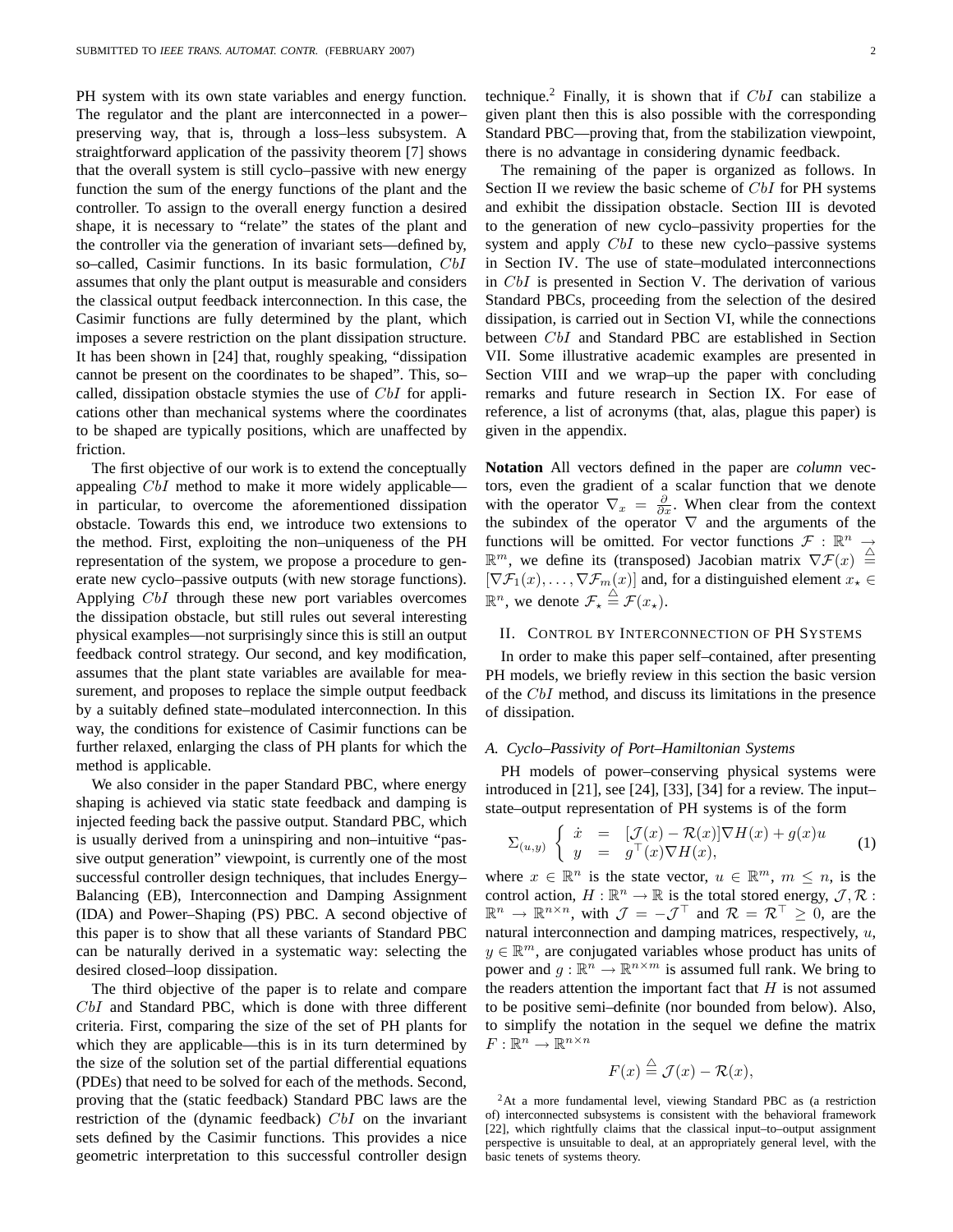which clearly satisfies

$$
F + F^{\perp} = -2\mathcal{R} \le 0. \tag{2}
$$

The power conservation property of PH systems is captured by the power–balance equation

$$
\dot{H} = -(\nabla H)^{\top} R \nabla H + u^{\top} y.
$$
 (3)

Using the fact that  $R \geq 0$  we obtain the bound

$$
\dot{H} \le u^\top y,\tag{4}
$$

that, following the original denomination of [36], we refer as cyclo–passivity inequality. Systems satisfying such an inequality are called cyclo–passive, which should be distinguished from passive systems where H is positive semi-definite.<sup>3</sup>

*Remark 1:* In words, a system is cyclo–passive when it cannot create energy over closed paths in the state–space. It might, however, produce energy along some initial portion of such a trajectory; if so, it would not be passive. On the other hand, every passive system is cyclo–passive. It has been shown in [11] that, similarly to passive systems, one can use storage functions and passivity inequalities to characterize cyclo–passivity provided we eliminate the restriction that these storage functions be non–negative.

*Remark 2:* Although the paper considers only systems described by PH models (1) some of the results are applicable to the more general class of cyclo–passive systems

$$
\dot{x} = f(x) + g(x)u
$$
  

$$
y = g^{\top}(x)\nabla V(x),
$$

where  $f : \mathbb{R}^n \to \mathbb{R}^n$  and  $V : \mathbb{R}^n \to \mathbb{R}$  satisfy  $f^{\top} \nabla V \leq 0$ . (This class has been considered, for instance, in [11].) Under which conditions f can be expressed as  $F\nabla V$ , for some F verifying  $F + F^{\perp} \leq 0$ , is a difficult question. An affirmative (constructive) answer has been given in [27], but the proposed F has singularities. See also [18], [29], [35] and the discussion in Subsection 4.2.2 of [34].

#### *B. Energy Shaping via Control by Interconnection*

As indicated above, in PBC the control objective is achieved rendering the system passive with respect to a desired storage function and injecting damping. For the basic problem of stabilization, the desired energy function should have a minimum at the equilibrium and the damping injection insures that the function is non–increasing. In this way, the energy function qualifies as a Lyapunov function. We now briefly review the PBC method of CbI for stabilization of PH systems, we refer the reader to [33], [34] for further details and extensions. The configuration used for CbI is shown in Fig. 1, where the controller,  $\Sigma_c$ , is a PH system, coupled with the plant,  $\Sigma_{(u,y)}$ , via the interconnection subsystem,  $\Sigma_I$ , that we select to be power–preserving. That is, such that, for all  $t \geq 0$ ,

$$
y^{\top}(t)u(t) + y_c^{\top}(t)u_c(t) = y^{\top}(t)v(t),
$$
 (5)

where  $v$  is an external signal that we introduce to define the port variables of the interconnected system and (possibly) inject additional damping.

 $3$ In [24], [27] we referred to cyclo–passive systems as energy–balancing.



Fig. 1. Block diagram of the CbI scheme with external port variables  $(v, y)$ .

We choose the dynamics of the controller to be a simple set of (possibly nonlinear) integrators, that is,

$$
\Sigma_c: \begin{cases} \dot{\zeta} = u_c \\ y_c = \nabla H_c(\zeta), \end{cases}
$$
 (6)

where  $\zeta, u_c, y_c \in \mathbb{R}^m$ , and  $H_c : \mathbb{R}^m \to \mathbb{R}$  is the controllers energy function—to be defined by the designer. From

$$
\dot{H}_c = u_c^\top y_c,\tag{7}
$$

we see that  $\Sigma_c$  is cyclo–passive (actually, cyclo–lossless). In its simplest formulation, CbI assumes that we measure only the plant output and fixes  $\Sigma_I$  to be the standard negative feedback interconnection

$$
\Sigma_I: \left\{ \begin{bmatrix} u \\ u_c \end{bmatrix} = \begin{bmatrix} 0 & -I_m \\ I_m & 0 \end{bmatrix} \begin{bmatrix} y \\ y_c \end{bmatrix} + \begin{bmatrix} v \\ 0 \end{bmatrix}, \quad (8)
$$

which clearly satisfies (5), with  $I_m$  the  $m \times m$  unitary matrix. Combining (4), (5) and (7), we obtain that the interconnected system is also cyclo–passive with port variables  $(v, y)$  and energy function the sum of the energy functions of the plant and the controller, that is

$$
\dot{H} + \dot{H}_c \le v^\top y. \tag{9}
$$

To complete the shaping of the energy function CbI invokes the Energy–Casimir method—well–known in Hamiltonian systems analysis, see e.g. [6], [19]—and looks for conserved quantities (dynamical invariants) of the overall system. If such quantities can be found we can generate Lyapunov function candidates combining the conserved quantities and the energy function. We will look, in particular, for conserved quantities that are *independent* of the energy functions  $H$  and  $H_c$ —such functions are called Casimir.

The application of the Energy–Casimir method for stability analysis of (output feedback) CbI is summarized below.

*Proposition 1:* Consider the PH system  $\Sigma_{(u,y)}$  (1) coupled with the PH controller  $\Sigma_c$  (6) through the power–preserving interconnection subsystem  $\Sigma_I$  (8). Assume there exists a vector function  $C : \mathbb{R}^n \to \mathbb{R}^m$  such that

$$
\left[\begin{array}{c} F^{\top} \\ g^{\top} \end{array}\right] \nabla \mathcal{C} = \left[\begin{array}{c} g \\ 0 \end{array}\right] \tag{10}
$$

Then, for all functions  $\Phi : \mathbb{R}^m \to \mathbb{R}$ , the function  $W : \mathbb{R}^n \times$  $\mathbb{R}^m \to \mathbb{R}$ 

$$
W(x,\zeta) \stackrel{\triangle}{=} H(x) + H_c(\zeta) + \Phi(\mathcal{C}(x) - \zeta), \qquad (11)
$$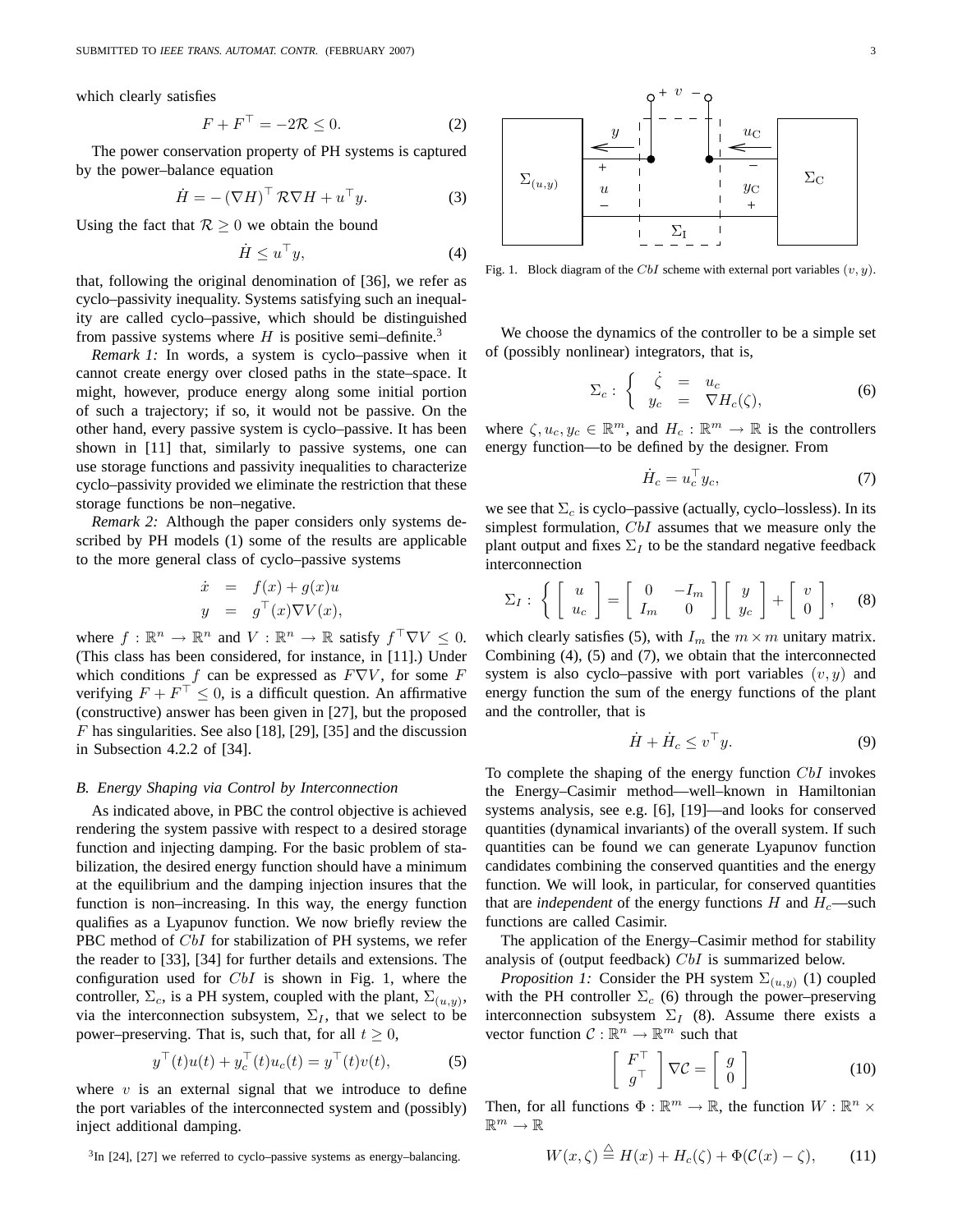is such that

$$
\dot{W} \le v^\top y. \tag{12}
$$

¸ .

Hence, the system is cyclo–passive with storage function  $W$ .

*Proof:* The dynamics of the interconnected system is given by

$$
\begin{bmatrix} \dot{x} \\ \dot{\zeta} \end{bmatrix} = \begin{bmatrix} F & -g \\ g^\top & 0 \end{bmatrix} \begin{bmatrix} \nabla H \\ \nabla H_c \end{bmatrix} + \begin{bmatrix} gv \\ 0 \end{bmatrix}
$$

$$
\dot{C} = \dot{\zeta} = \begin{bmatrix} (\nabla C)^\top & | & -I \end{bmatrix} \begin{bmatrix} \dot{x} \\ \dot{x} \end{bmatrix}
$$

Now,

$$
\dot{\mathcal{C}} - \dot{\zeta} = \left[ \begin{array}{cc} (\nabla \mathcal{C})^{\top} & | & -I_m \end{array} \right] \left[ \begin{array}{c} x \\ \dot{\zeta} \end{array} \right].
$$
  
time along the closed-loop dynamics above, or

Evaluating along the closed–loop dynamics above and invoking (10), yields  $\dot{\mathcal{C}} - \dot{\zeta} = 0$ , for all H and  $H_c$ . Hence,  $\dot{\Phi} = 0$ . This, together with (9) and (11) completes the proof.

*Remark 3:* For ease of notation, and with some loss of generality, we have taken the order of  $\Sigma_c$  to be equal to the number of inputs. If we let  $\zeta \in \mathbb{R}^r$ , for any  $r \in \mathbb{Z}_+$ , we should replace the interconnection subsystem (8) by

$$
\left[\begin{array}{c}u\\u_c\end{array}\right]=\left[\begin{array}{cc}0&-\alpha\\ \alpha^\top&0\end{array}\right]\left[\begin{array}{c}y\\y_c\end{array}\right]+\left[\begin{array}{c}v\\0\end{array}\right],
$$

where  $\alpha \in \mathbb{R}^{m \times r}$ . All derivations in this section, i.e., the restriction imposed by the dissipation obstacle and the PDEs to be solved (10), remained unchanged—replacing g by  $q\alpha$ , which amounts to a redefinition of the plant inputs. In Section V we show that setting  $r = m$  and selecting  $\alpha$  a function of the plant state  $x$  the conditions for Casimir generation are simplified. A discussion on this issue may be found in [34]. See also Remark 7 and point iii) in Section IX.

*Remark 4:* Necessary and sufficient conditions for the solvability of the PDEs (10), in terms of regularity and involutivity of certain distributions, are given in Proposition 3 of [5].

*Remark 5:* In [24] the energy shaping action of *CbI* was viewed from an alternative perspective—geometric instead of Lyapunov–based—that proceeds as follows. First, we notice that the level sets of the Casimir functions,  $\zeta - \mathcal{C}(x)$ , are invariant sets for the interconnected system. That is, the sets

$$
\Omega_{\kappa} \stackrel{\triangle}{=} \{(x,\zeta) \in \mathbb{R}^n \times \mathbb{R}^m | \zeta = \mathcal{C}(x) + \kappa\}, \ \kappa \in \mathbb{R}
$$

are invariant for the overall dynamics.<sup>4</sup> Then, projecting the system on  $\Omega_{\kappa}$  yields the reduced dynamics  $\dot{x} = F \nabla H_s$ , where  $H_s(x) \stackrel{\triangle}{=} H(x) + H_c[\mathcal{C}(x) + \kappa]$  plays the role of shaped energy function. Even though with a proper selection of the initial conditions of the controller we can set  $\kappa = 0$ , the fact that the shaped energy function depends on this constant is rather unnatural, thus we have presented the result using a Lyapunov approach.

*Remark 6:* In Proposition 1, and actually throughout most of the paper, we have concentrated on the ability of CbI to shape the energy function, without particular concern of the stability property. Clearly,  $W$  will qualify as a Lyapunov function if we can ensure that the desired equilibrium point  $(x_\star,\zeta_\star)$  is an isolated minimum of  $W(x,\zeta)$ . If y is a detectable output for the overall system [34], *asymptotic* stability of the equilibrium can be enforced adding damping, i.e., setting  $v = -K_p y$ ,  $K_p = K_p^+ > 0$ , and fixing the initial conditions of the controller states as

$$
\zeta(0) = \zeta_\star + \mathcal{C}(x(0)) - \mathcal{C}(x_\star).
$$

This initialization is needed to ensure that the trajectory starts (and remains) in the invariant set  $\Omega_{\kappa_{\star}}$ , with  $\kappa_{\star} \stackrel{\triangle}{=} \zeta_{\star} - C(x_{\star}),$ that contains the desired equilibrium. See point iv) of Section IX for a discussion on this critical point.

*Remark 7:* Interestingly, it is possible to show that we cannot generate Casimirs and at the same time add damping through the controller unless we increase the dimension of the dynamic extension, which was taken here to be equal to  $m$ . Indeed, replacing  $\zeta = -\mathcal{R}_c \nabla H_c + u_c$  in (6) and repeating the calculations for the computation of the Casimirs (with  $v = 0$ ) yields the necessary condition  $(\nabla \mathcal{C})^{\dagger} \mathcal{R} \nabla \mathcal{C} = -\mathcal{R}_c$ , which cannot be satisfied with a positive semi-definite matrix  $\mathcal{R}_c$ . See Section 3.2 of [23] and Example 4.3.3 of [34] for cases where damping propagation from the controller is possible with a dynamic extension of dimension *greater* than m.

#### *C. The Dissipation Obstacle*

Proposition 1 shows that, via the selection of  $H_c$  and  $\Phi$ , it is possible to shape the energy function of the interconnected system—provided we can generate Casimir functions. That is, if we can solve the PDEs (10). Unfortunately, the solvability of the latter imposes a serious constraint on the dissipation structure of the system, which was called *dissipation obstacle* in [24].

*Proposition 2:* If (10) admits a solution then

$$
\mathcal{R}\nabla_x\Phi(\mathcal{C}(x)-\zeta)=0,\t(13)
$$

for all  $\Phi : \mathbb{R}^m \to \mathbb{R}$ . Consequently, energy cannot be shaped for coordinates that are affected by physical damping.

*Proof:* Spelling out (10) and combining them we get

$$
F^{\top} \nabla \mathcal{C} = g, \ g^{\top} \nabla \mathcal{C} = 0 \Rightarrow (\nabla \mathcal{C})^{\top} F^{\top} \nabla \mathcal{C} = 0
$$

$$
\Rightarrow \mathcal{R} \nabla \mathcal{C} = 0.
$$

The proof is completed noting that  $\nabla_x \Phi = \nabla \mathcal{C} \nabla \Phi$ .

It is also possible to express the dissipation obstacle in terms of the energy provided to the plant by the controller. More precisely, we will now show that a PH system with full rank F is stabilizable via CbI *only if* the power extracted from the controller is zero at the equilibrium.

*Proposition 3:* Let  $x_{\star}$  be the equilibrium of the PH system (1) to be stabilized via CbI, and  $u_{\star}$ ,  $y_{\star}$  the corresponding input and output. If (10) admits a solution and  $F$  is full rank then  $u_\star^{\perp} y_\star = 0.$ 

*Proof:* First, note that since  $R\nabla\mathcal{C} = 0$  we have that  $F^{\dagger}\nabla \mathcal{C} = g$  is equivalent to  $F\nabla \mathcal{C} = -g$ . Hence, (10) is equivalent to

$$
F\nabla \mathcal{C} = -g, \quad g^{\top} \nabla \mathcal{C} = 0. \tag{14}
$$

Consequently, since the inverse of F exists, we have  $\nabla \mathcal{C} =$  $-F^{-1}g$ , which replaced in  $\mathcal{R}\nabla\mathcal{C}=0$  yields

$$
\mathcal{R}F^{-1}g = 0,\t\t(15)
$$

<sup>&</sup>lt;sup>4</sup>We recall that a set  $\Omega_{\kappa} \subset \mathbb{R}^n \times \mathbb{R}^m$  is invariant if  $(x(0), \zeta(0)) \in \Omega_{\kappa} \Rightarrow$  $(x(t), \zeta(t)) \in \Omega_{\kappa}$  for all  $t \geq 0$ . A necessary and sufficient condition for all sets  $\Omega_{\kappa}$ , called the foliation of the manifold  $\Omega_0$ , to be invariant is precisely  $\dot{\zeta} = \dot{\mathcal{C}}.$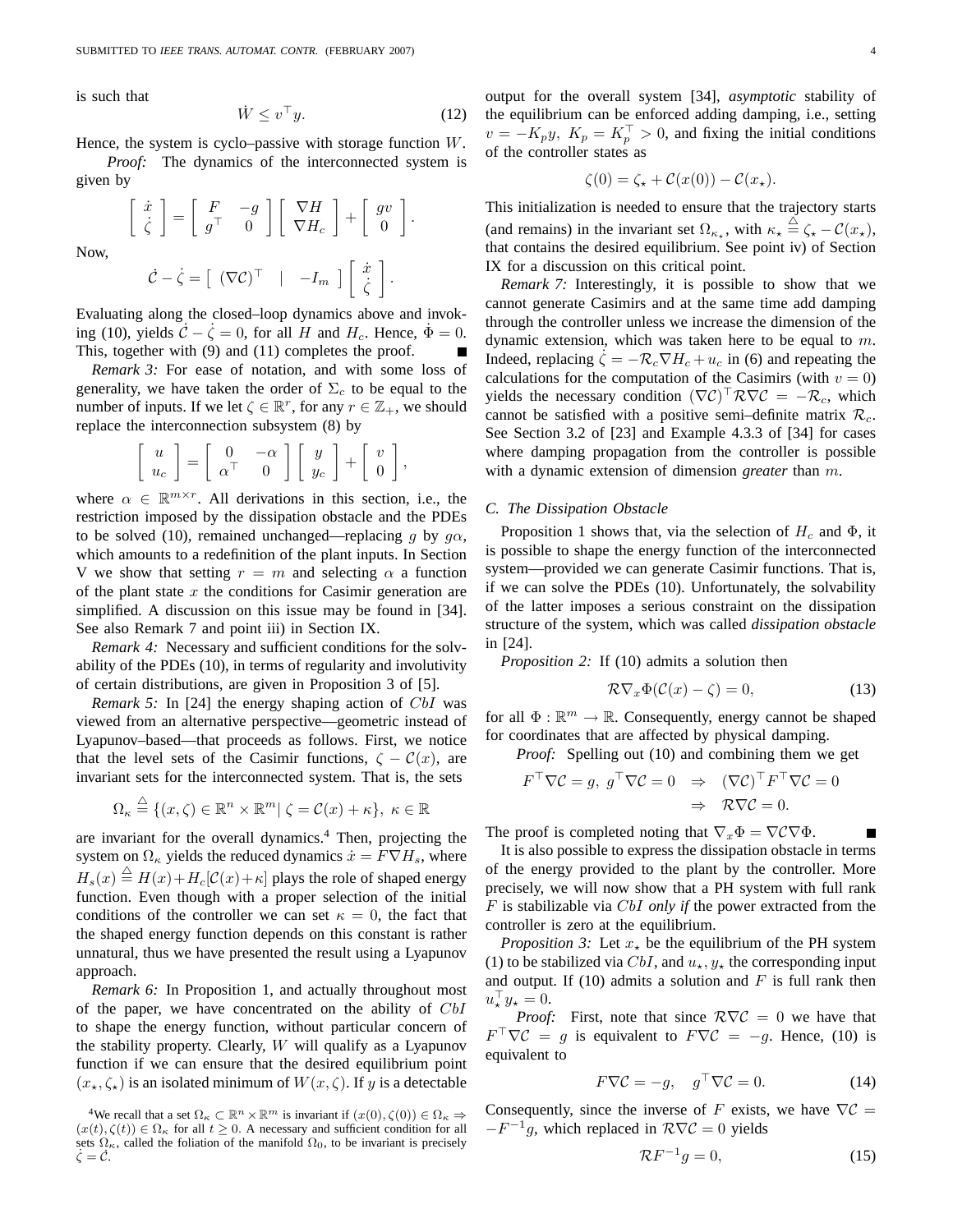that is a *necessary* condition for the existence of Casimirs.

Now, evaluating  $\dot{x} = F \nabla H + gu$  at the equilibrium we have the following chain of implications

$$
0 = F_{\star} \nabla H_{\star} + g_{\star} u_{\star} \quad \Leftrightarrow \quad \nabla H_{\star} = -F_{\star}^{-1} g_{\star} u_{\star}
$$

$$
\Rightarrow \quad \mathcal{R}_{\star} \nabla H_{\star} = -\mathcal{R}_{\star} F_{\star}^{-1} g_{\star} u_{\star}
$$

$$
\Rightarrow \quad \mathcal{R}_{\star} \nabla H_{\star} = 0
$$

$$
\Rightarrow \quad \nabla^{\top} H_{\star} \mathcal{R}_{\star} \nabla H_{\star} = 0,
$$

where we have invoked  $(15)$  to get the third implication. Replacing the latter in the power balance equation (3), and evaluating at the equilibrium, yields the desired result.

*Remark 8:* It is shown in [33] that the dissipation obstacle is intrinsic, in the sense that it is determined only by the damping interconnection structure and is independent of the actual value of the damping elements.

## III. GENERATING NEW CYCLO–PASSIVITY PROPERTIES

To overcome the dissipation obstacle we propose in this section to exploit the non–uniqueness of the PH representation to generate new cyclo–passive outputs. More precisely, we will look for full rank matrices  $F_d : \mathbb{R}^n \to \mathbb{R}^{n \times n}$ , with

$$
F_d(x) + F_d^+(x) \le 0,
$$
\n(16)

and storage functions  $H_{PS} : \mathbb{R}^n \to \mathbb{R}$  such that

$$
F(x)\nabla H(x) = F_d(x)\nabla H_{\text{PS}}(x). \tag{17}
$$

It is clear that, if (16) and (17) hold, then the system  $\dot{x} =$  $F \nabla H + gu$  with output  $g \nvert \nabla H_{\text{PS}}$  will be cyclo–passive with storage function  $H_{PS}$ . It turns out that  $g^\top \nabla H_{PS}$  is not adequate to overcome the dissipation obstacle and another cyclo–passive output—that, being related with the power shaping procedure of [28], we call  $y_{PS}$ —must be generated. Interestingly, we also prove that in the single input case a necessary and sufficient condition for the new cyclo–passive output  $y_{PS}$  to be equal to the "natural" output  $g' \nabla H_{PS}$  is precisely the absence of the dissipation obstacle.

#### *A.* Construction of  $y_{PS}$

The procedure to identify the new cyclo–passive outputs is contained in the following proposition, which requires  $F_d$  to be full rank and relies on a direct application of Poincare's Lemma.<sup>5</sup>

*Proposition 4:* For all solutions  $F_d$  of the PDE

$$
\nabla \left( F_d^{-1} F \nabla H \right) = \left[ \nabla \left( F_d^{-1} F \nabla H \right) \right]^{\top}, \tag{18}
$$

verifying (16) there exists a storage function  $H_{PS}$  such that the PH system<sup>6</sup>

$$
\Sigma_{(u,y_{\text{PS}})} \begin{cases} \dot{x} = F(x)\nabla H(x) + g(x)u \\ y_{\text{PS}} = -g^{\top}(x)F_d^{-\top}(x)F(x)\nabla H(x) - \\ -g^{\top}(x)F_d^{-\top}(x) + g(x)u \end{cases}
$$
\n(19)

<sup>5</sup>Poincare's Lemma: Given  $f : \mathbb{R}^n \to \mathbb{R}^n$ ,  $f \in C^1$ . There exists  $\psi$ :  $\mathbb{R}^n \to \mathbb{R}$  such that  $\nabla \psi = f$  if and only if  $\nabla f = (\nabla f)^{\top}$ .

 $6$ We are using here the definition of PH systems with feed–through term introduced in [33].

satisfies the cyclo–passivity inequality

$$
\dot{H}_{\rm PS} \le u^\top y_{\rm PS}. \tag{20}
$$

*Proof:* Poincare's Lemma states that (18) is necessary and sufficient for the existence of  $H_{PS}$  such that

$$
\nabla H_{\rm PS} = F_d^{-1} F \nabla H,\tag{21}
$$

which is equivalent to (17). We then have the following chain of implications

$$
\begin{array}{rcl} F_d \nabla H_{\rm PS} = F \nabla H & \Rightarrow & \dot{x} = F_d \nabla H_{\rm PS} + gu \\ & \Leftrightarrow & F_d^{-1} \dot{x} = \nabla H_{\rm PS} + F_d^{-1} gu \\ & \Rightarrow & \dot{x}^\top F_d^{-1} \dot{x} = \dot{H}_{\rm PS} + \dot{x}^\top F_d^{-1} gu \\ & \Rightarrow & 0 \geq \dot{H}_{\rm PS} + \dot{x}^\top F_d^{-1} gu, \end{array}
$$

where the last inequality is obtained using (16) and the fact that  $A + A^{\top} \leq 0 \Leftrightarrow A^{-1} + A^{-\top} \leq 0$ , for any full rank matrix A. The proof is completed replacing  $\dot{x}$  and the definition of  $y_{PS}$  in (19) in the latter inequality.

*Remark 9:* Under the assumption that  $F$  is full rank we obtain a trivial solution of (18) setting  $F_d = F$ . In this case,  $H_{PS} = H$  and we obtain the new power–balance equation

$$
\dot{H} = \dot{x}^\top F^{-1} \dot{x} + u^\top y_{\text{PS}}.
$$

Comparing with (3) we see that the new passive output is obtained swapping the damping—as first observed in [15]. In that paper it is also shown that, for electromechanical systems with input voltage sources in series with leaky inductors,  $y_{PS}$  results from the application of the classical Thevenin– Norton equivalent of electrical circuits. See also the example in Subsection VIII-B.

*Remark 10:* The construction proposed in [28] for power– shaping can be used also here to provide solutions of (18), provided  $F$  is full rank. Namely, it is easy to show that for all matrices  $M : \mathbb{R}^n \to \mathbb{R}^{n \times n}$ , with  $M(x) = M^{\top}(x)$  and all  $\lambda \in \mathbb{R}$ , such that

$$
\tilde{M}(x) \stackrel{\triangle}{=} \frac{1}{2} [(\nabla^2 H(x))M(x) + \nabla (M(x)\nabla H(x)) + 2\lambda I_n]
$$

is full rank,  $F_d^{-1} = \tilde{M}F^{-1}$  solves (18). The resulting storage function being  $H_{PS} = \lambda H + (\nabla H)^{\dagger} M \nabla H$ .

*Remark 11:* In [33] it is shown that PH systems with feed– through term take the form

$$
\Sigma_{(u,\tilde{y})}\n\begin{cases}\n\dot{x} = F(x)\nabla H(x) + g(x)u \\
\tilde{y} = [g(x) + 2P(x)]^{\top}\nabla H_{\text{PS}}(x) + \\
+ [T(x) + S(x)]u,\n\end{cases}
$$

where  $S = S^{\perp}$ ,  $T = -T^{\perp}$  and the dissipation structure (defined in  $col(x, u)$ ) is captured by

$$
\left[\begin{array}{cc} \mathcal{R} & P \\ P^{\top} & S \end{array}\right] \geq 0.
$$

Setting,  $P = -\frac{1}{2}(I + F_d^\top F_d^{-1})g$ ,  $T = 0$  and  $S = -g^\top F_d^{-\top} g$ we see that (19) belongs to this class with  $\tilde{y} = y_{PS}$ .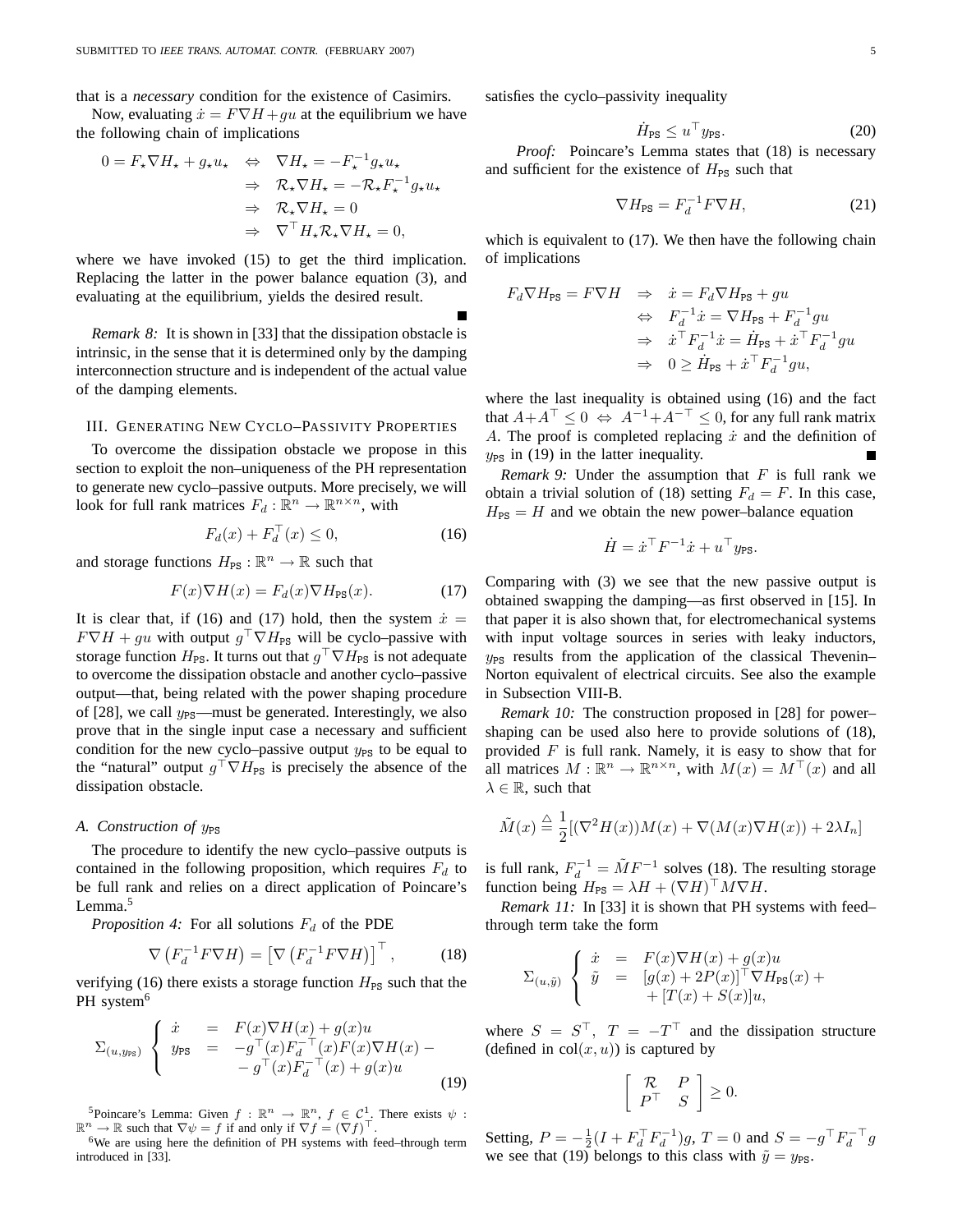# *B.* When is  $y_{PS} = g^\top \nabla H_{PS}$ ? The Role of Dissipation

As indicated above, if (16) and (17) hold, then  $g^{\dagger} \nabla H_{PS}$ is a cyclo–passive output and we could apply CbI for the system with the port variables  $(u, g^{\top} \nabla H_{\text{PS}})$ . Introducing the natural notation  $F_d(x) = \mathcal{J}_d(x) - \mathcal{R}_d(x)$ , with  $\mathcal{J}_d = -\mathcal{J}_d^{\perp}$ and  $\mathcal{R}_d = \mathcal{R}_d^{\perp} \geq 0$ , and doing some simple calculations we can prove that in this case a necessary condition for generation of Casimirs is

$$
\mathcal{R}_d F_d^{-1} g = 0,\t\t(22)
$$

which still imposes a restriction on the damping—compare with (15). We will show in the next section that applying  $CbI$ to  $y_{PS}$ , instead of  $g' \nabla H_{PS}$ , this restriction is removed. Interestingly, the proposition below proves that the construction of Proposition 4 will generate new passive outputs if and only if  $(22)$  does not hold.<sup>7</sup>

We require the following basic lemma.

Lemma 1: 
$$
g^{\top} F_d^{-\top} g = -g^{\top} F_d^{-\top} \mathcal{R}_d F_d^{-1} g
$$
.  
Proof: We compute

$$
g^{\top} F_d^{\top} g = \frac{1}{2} g^{\top} (F_d^{\top} + F_d^{\top}) g
$$
  
= 
$$
\frac{1}{2} g^{\top} F_d^{\top} (F_d + F_d^{\top}) F_d^{\top} g.
$$

The proof is completed with  $F_d + F_d^{\perp} = -2\mathcal{R}_d$ .

*Proposition 5:* In the single input single output case the new cyclo–passive output  $y_{PS}$  is equal to  $g' \nabla H_{PS}$  if and only if the dissipation obstacle for the PH system with port variables  $(u, g\mathbin{\perp}\nabla H_{\text{PS}})$  is absent, that is

$$
\begin{array}{rcl}\n\mathcal{R}_d F_d^{-1}g & = & 0 \\
\Leftrightarrow & \\
g^\top \nabla H_{\rm PS} & = & -g^\top F_d^{-\top} (F_d \nabla H_{\rm PS} + gu) \quad (=y_{\rm PS}).\n\end{array}
$$

*Proof:* From the definition of  $y_{PS}$  in (19) and (17) we have

$$
\begin{array}{rcl} y_{\rm PS} & = & -g^\top F_d^{-\top} (F_d \nabla H_{\rm PS} + gu) \pm g^\top \nabla H_{\rm PS} \\ & = & -g^\top F_d^{-\top} (F_d + F_d^\top) \nabla H_{\rm PS} - g^\top F_d^{-\top} gu \ + \\ & & + g^\top \nabla H_{\rm PS} \\ & = & g^\top F_d^{-\top} \mathcal{R}_d (2 \nabla H_{\rm PS} + F_d^{-1} gu) + g^\top \nabla H_{\rm PS}, \end{array}
$$

where we have added and subtracted  $g \nvert \nabla H_{PS}$  in the first line and invoked Lemma 1 to obtain the third identity. The proof is completed noting that the sum of the first and the second right hand term in the last equation is zero if and only if  $\mathcal{R}_d F_d^{-1} g = 0.$ Е

*Remark 12:* Setting  $F_d = F$  we obtain as a simple corollary of Proposition 5 the equivalence

$$
\mathcal{R}F^{-1}g = 0 \Leftrightarrow y = y_{\text{PS}}.\tag{23}
$$

The sufficiency part of this equivalence had been established before in [16].

## IV. CONTROL BY INTERCONNECTION WITH  $\Sigma_{(u,y_{\text{PS}})}$

In this section we apply the CbI methodology to the new PH system  $\Sigma_{(u,y_{\text{PS}})}$  and show that, in this way, we can shape even the coordinates where dissipation is present. More precisely, we will remove the second condition for existence of Casimirs in (10), obviating the dissipation obstacle (13). To differentiate this controller from the one obtained using  $\Sigma_{(u,y)}$  we refer to it as  $CbI_{PS}$ . Moreover, we distinguish two variations, when  $F_d = F$ , that we call Basic  $CbI_{PS}$ , and when  $F_d \neq F$  that we refer as  $CbI_{PS}$ .

## A. CbI<sub>PS</sub> Overcomes the Dissipation Obstacle

*Proposition 6:* Assume the PDE (18) admits a solution  $F_d$ verifying (16) and such that

$$
F_d \nabla \mathcal{C} = -g,\tag{24}
$$

for some vector function  $C : \mathbb{R}^n \to \mathbb{R}^m$ . Consider the PH system (19) coupled with the PH controller  $\Sigma_c$  (6) through the power–preserving interconnection subsystem

$$
\Sigma_I^{\text{PS}}: \left\{ \left[ \begin{array}{c} u \\ u_c \end{array} \right] = \left[ \begin{array}{cc} 0 & -I_m \\ I_m & 0 \end{array} \right] \left[ \begin{array}{c} y_{\text{PS}} \\ y_c \end{array} \right] + \left[ \begin{array}{c} v \\ 0 \end{array} \right]. \tag{25}
$$

Then, for all functions  $\Phi : \mathbb{R}^m \to \mathbb{R}$ , the following cyclopassivity inequality is satisfied

$$
\dot{W}_{\rm PS} \le v^\top y_{\rm PS},\tag{26}
$$

where the storage function  $W_{PS} : \mathbb{R}^n \times \mathbb{R}^m \to \mathbb{R}$  is defined as

$$
W_{\rm PS}(x,\zeta) \stackrel{\triangle}{=} H_{\rm PS}(x) + H_c(\zeta) + \Phi(\mathcal{C}(x) - \zeta), \tag{27}
$$

with  $H_{PS} = \int (F_d^{-1} F \nabla H) dx$ .

*Proof:* The proof directly mimics the proof of Proposition 1. The dynamics of the interconnected system are described by

$$
\begin{bmatrix}\n\dot{x} \\
\dot{\zeta}\n\end{bmatrix} = \begin{bmatrix}\nF_d & -g \\
-g^\top F_d^{-\top} F_d & g^\top F_d^{-\top} g\n\end{bmatrix} \begin{bmatrix}\n\nabla H_{\rm PS} \\
\nabla H_c\n\end{bmatrix} + \begin{bmatrix}\ng \\
-g^\top F_d^{-\top} g\n\end{bmatrix} v.
$$

Computing the time derivatives

$$
\dot{\mathcal{C}} - \dot{\zeta} = \begin{bmatrix} (\nabla \mathcal{C})^{\top} & | & -I_m \end{bmatrix} \begin{bmatrix} \dot{x} \\ \dot{\zeta} \end{bmatrix}
$$

$$
= \begin{bmatrix} -g^{\top} F_d^{-\top} & | & -I_m \end{bmatrix} \begin{bmatrix} \dot{x} \\ \dot{\zeta} \end{bmatrix} = 0.
$$

where the second equation is obtained from (24), and the last equation holds for all  $H_{PS}$ ,  $H_c$ . Hence,  $\dot{\Phi} = 0$ . This, together with  $(7)$ ,  $(20)$  and  $(27)$  completes the proof.

*Remark 13:* The key difference between Propositions 1 and 6 is that the second condition for generation of Casimirs in the former, namely  $g^\top \nabla \mathcal{C} = 0$ , is conspicuously absent in the latter. As pointed out in Subsection II-C if both conditions in (10) are satisfied then the dissipation obstacle condition for  $CbI$  appears—see also (15). This restriction is not imposed in  $CbI_{PS}.$ 

*Remark 14:* In [20] the cyclo–passive output  $y_{PS}$  was obtained, in the context of stability analysis of PH systems, with

<sup>&</sup>lt;sup>7</sup>In this subsection we assume that the system is single input, e.g.,  $m = 1$ , in this case,  $q$  is a column vector. For the multi–input case the condition is only sufficient.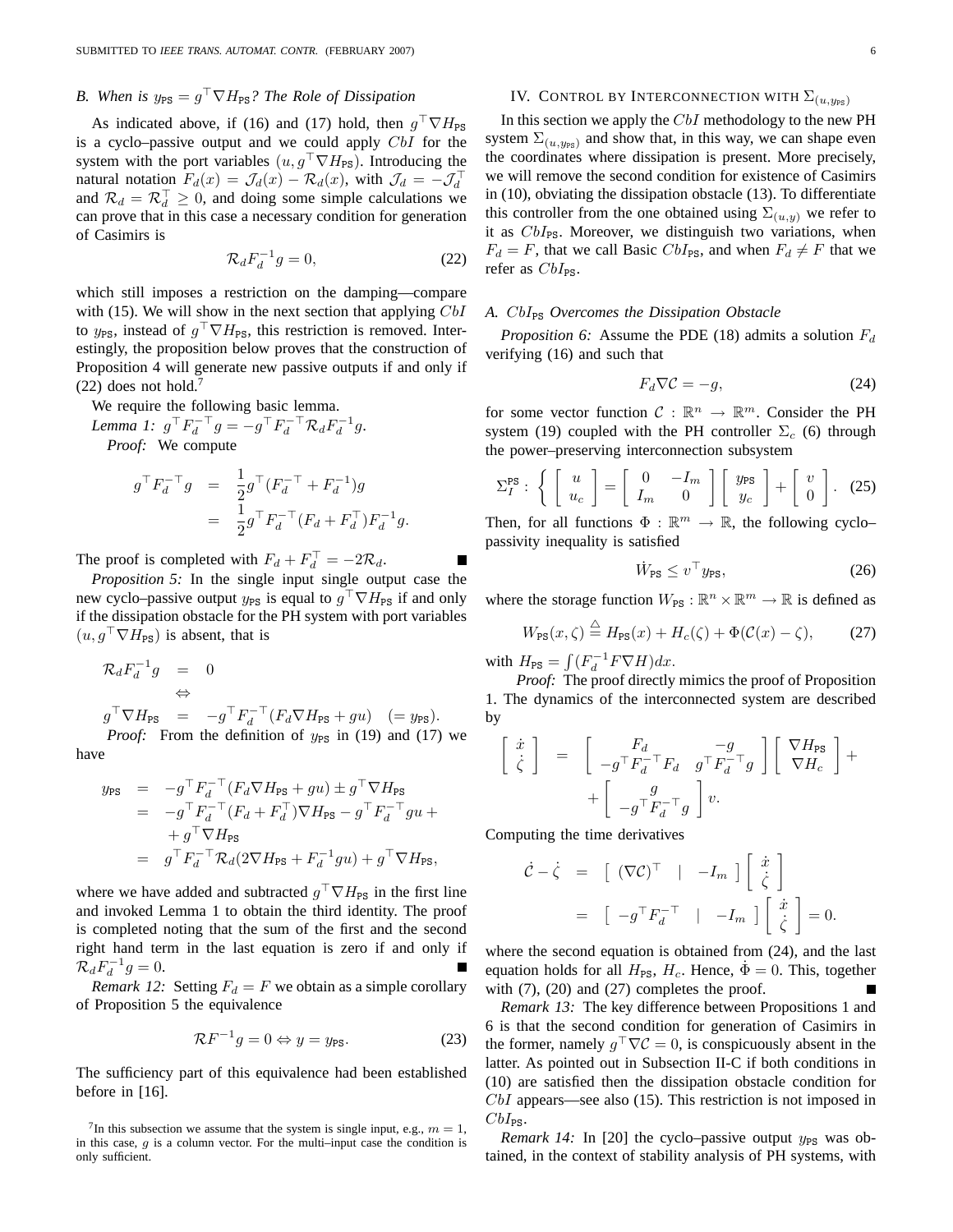the following alternative construction. Suppose we can find  $\mathcal C$ satisfying

$$
F\nabla \mathcal{C} + g = 0. \tag{28}
$$

Construct now the interconnection and dissipation matrices of an *augmented system* as

$$
\mathcal{J}_a \stackrel{\triangle}{=} \begin{bmatrix} \mathcal{J} & \mathcal{J}\nabla\mathcal{C} \\ (\nabla\mathcal{C})^\top \mathcal{J} & (\nabla\mathcal{C})^\top \mathcal{J}\nabla\mathcal{C} \end{bmatrix} = -\mathcal{J}_a^\top,
$$
  

$$
\mathcal{R}_a \stackrel{\triangle}{=} \begin{bmatrix} \mathcal{R} & \mathcal{R}\nabla\mathcal{C} \\ (\nabla\mathcal{C})^\top \mathcal{R} & (\nabla\mathcal{C})^\top \mathcal{R}\nabla\mathcal{C} \end{bmatrix} = \mathcal{R}_a^\top \ge 0.
$$

By construction

$$
\left[ \begin{array}{cc} (\nabla \mathcal{C})^{\top} & | & -I_m \end{array} \right] \mathcal{J}_a = \left[ \begin{array}{cc} (\nabla \mathcal{C})^{\top} & | & -I_m \end{array} \right] \mathcal{R}_a = 0,
$$

implying that  $C - \zeta$  are Casimirs for the PH dynamics

$$
\left[\begin{array}{c} \dot{x} \\ \dot{\zeta} \end{array}\right] = \left(\mathcal{J}_a - \mathcal{R}_a\right) \left[\begin{array}{c} \nabla H(x) \\ \nabla H_c(\zeta) \end{array}\right].
$$

Furthermore, because of (28),

$$
\mathcal{J}_a - \mathcal{R}_a = \left[ \begin{array}{cc} \mathcal{J} - \mathcal{R} & -g \\ (g - 2\mathcal{R}\nabla\mathcal{C})^{\top} & (\nabla\mathcal{C})^{\top}(\mathcal{J} - \mathcal{R})\nabla\mathcal{C} \end{array} \right].
$$

Thus, the augmented systems is the unitary feedback interconnection of the nonlinear integrators (6) with the PH plant with a different output, that turns out to be  $y_{PS}$  for  $F_d = F!$ ! It is interesting to note that these derivations do not presume the invertibility of F.

*Remark 15:* From the definition of  $y_{PS}$  in (19) and (24) we see that, if the Casimirs exist,  $y_{PS} = \dot{C}$ , which in its turn is equal to  $\zeta$ . Hence, if we introduce the partial change of coordinates  $z = \mathcal{C}(x) - \zeta$ , we get  $\dot{z} = 0$ . This is another way of viewing that the controller is rendering all the sets  $\Omega_{\kappa}$ invariant. See Remark 6.

#### V. CONTROL BY STATE–MODULATED INTERCONNECTION

In this section we will replace the simple negative feedback interconnection  $\Sigma_I$  by a state–modulated interconnection [34], as suggested in Remark 3. In this way we will further relax the condition for existence of Casimirs: (10) for the CbI of Section II, and (24) for the  $CbI_{PS}$  of Section IV. We will call the new controllers  $CbI^{SM}$  for the former and, for the controllers using  $y_{PS}$ , Basic  $CbI_{PS}^{SM}$  if  $F_d = F$  and  $CbI_{PS}^{SM}$  if  $F_d \neq F$ .

The following elementary, though somehow overlooked, result will be used in the sequel.

*Lemma 2:* Let  $g \in \mathbb{R}^{n \times m}$ ,  $m < n$  with rank  $g = m$ . Define  $g^{\perp} \in \mathbb{R}^{(n-m)\times n}$  as a full rank left annihilator of g, that is,  $g^{\perp}g = 0$  and rank  $\{g^{\perp}\}=n-m$ . For any  $b \in \mathbb{R}^n$ ,  $\hat{u} \in \mathbb{R}^m$ 

$$
b + g\hat{u} = 0 \quad \Leftrightarrow \quad \begin{cases} g^{\perp}b = 0\\ \hat{u} = -(g^{\top}g)^{-1}g^{\top}b \end{cases} \tag{29}
$$

*Proof:* The matrix  $\begin{bmatrix} g^{\perp} \\ \mathbb{I} \end{bmatrix}$  $g^+$  $\Big] \in \mathbb{R}^{n \times n}$  is full rank. Hence,  $b + g\hat{u} = 0 \Leftrightarrow \begin{bmatrix} g^{\perp} \\ g^{\top} \end{bmatrix}$  $g^+$  $|(b+g\hat{u})=0.$ 

The proof is completed using the annihilating property of  $g^{\perp}$ and noting that the square matrix  $g<sup>T</sup>g$  is full rank.

## *A. Energy Shaping via* CbISM

*Proposition 7:* Assume the PDE

·

$$
\frac{g^{\perp}F^{\top}}{g^{\top}} \bigg] \nabla \mathcal{C} = 0, \tag{30}
$$

admits a solution for some vector function  $C : \mathbb{R}^n \to \mathbb{R}^m$ . Consider the PH system  $\Sigma_{(u,y)}$  (1) coupled with the PH controller  $\Sigma_c$  (6) through the *state–modulated* power–preserving interconnection

$$
\Sigma_I^{\text{SM}} : \left\{ \begin{bmatrix} u \\ u_c \end{bmatrix} = \begin{bmatrix} 0 & -\alpha(x) \\ \alpha^\top(x) & 0 \end{bmatrix} \begin{bmatrix} y \\ y_c \end{bmatrix} + \begin{bmatrix} v \\ 0 \end{bmatrix}, \begin{bmatrix} 0 \\ 0 \end{bmatrix}
$$

where  $\alpha : \mathbb{R}^n \to \mathbb{R}^{m \times m}$  is defined as

$$
\alpha = -(g^{\top}g)^{-1}g^{\top}F^{\top}\nabla \mathcal{C}.
$$
 (32)

Then, for all functions  $\Phi : \mathbb{R}^m \to \mathbb{R}$ , the cyclo–passivity inequality (12) with storage function (11) is satisfied.

*Proof:* The proof goes along the same lines as the proof of Proposition 1, therefore is only sketched here. The dynamics of the interconnected system is given by

$$
\left[\begin{array}{c} \dot{x} \\ \dot{\zeta} \end{array}\right] = \left[\begin{array}{cc} F & -g\alpha \\ \alpha^{\top}g^{\top} & 0 \end{array}\right] \left[\begin{array}{c} \nabla H \\ \nabla H_c \end{array}\right] + \left[\begin{array}{c} g \\ 0 \end{array}\right] v.
$$

Computing  $\dot{\mathcal{C}} - \dot{\zeta}$ , and noting that, in view of Lemma 2,  $g^{\perp}F^{\perp}\nabla\mathcal{C} = 0$  and (32) are equivalent to  $F^{\perp}\nabla\mathcal{C} = -g\alpha$ , completes the proof.

*Remark 16:* It is clear that the set of solutions of (30) is strictly larger than the one of (10). Indeed, (30) is necessary, but not sufficient, for (10). The inclusion of state modulation in the interconnection has allowed, through the addition of the matrix  $\alpha$ , to significantly extend the class of systems for which the  $CbI$  method is applicable. However, it is easy to show that the controller above still suffers from the dissipation obstacle, namely: (30)  $\Rightarrow$   $\mathcal{R}\nabla\mathcal{C}=0$ .

## **B.** Energy Shaping via  $CbI_{\text{PS}}^{\text{SM}}$

A similar result is obtained for  $CbI_{PS}$ , whose proof is omitted for brevity.

*Proposition 8:* Assume the PDE (18) admits a solution  $F_d$ verifying (16) and such that

$$
g^{\perp}F_d\nabla \mathcal{C}=0,\t\t(33)
$$

for some vector function  $C : \mathbb{R}^n \to \mathbb{R}^m$ . Consider the PH system (19) coupled with the PH controller  $\Sigma_c$  (6) through the *state–modulated* power–preserving interconnection subsystem

$$
\Sigma_I^{\text{PS-SM}} : \left\{ \left[ \begin{array}{c} u \\ u_c \end{array} \right] = \left[ \begin{array}{cc} 0 & -\alpha(x) \\ \alpha^\top(x) & 0 \end{array} \right] \left[ \begin{array}{c} y_{\text{PS}} \\ y_c \end{array} \right] + \left[ \begin{array}{c} v \\ 0 \\ (34) \end{array} \right]
$$

where  $\alpha : \mathbb{R}^n \to \mathbb{R}^{m \times m}$  is defined as

$$
\alpha = -(g^{\top}g)^{-1}g^{\top}F_d\nabla \mathcal{C}.
$$
 (35)

Then, for all functions  $\Phi : \mathbb{R}^m \to \mathbb{R}$ , the cyclo-passivity inequality (26) with storage function (27) is satisfied.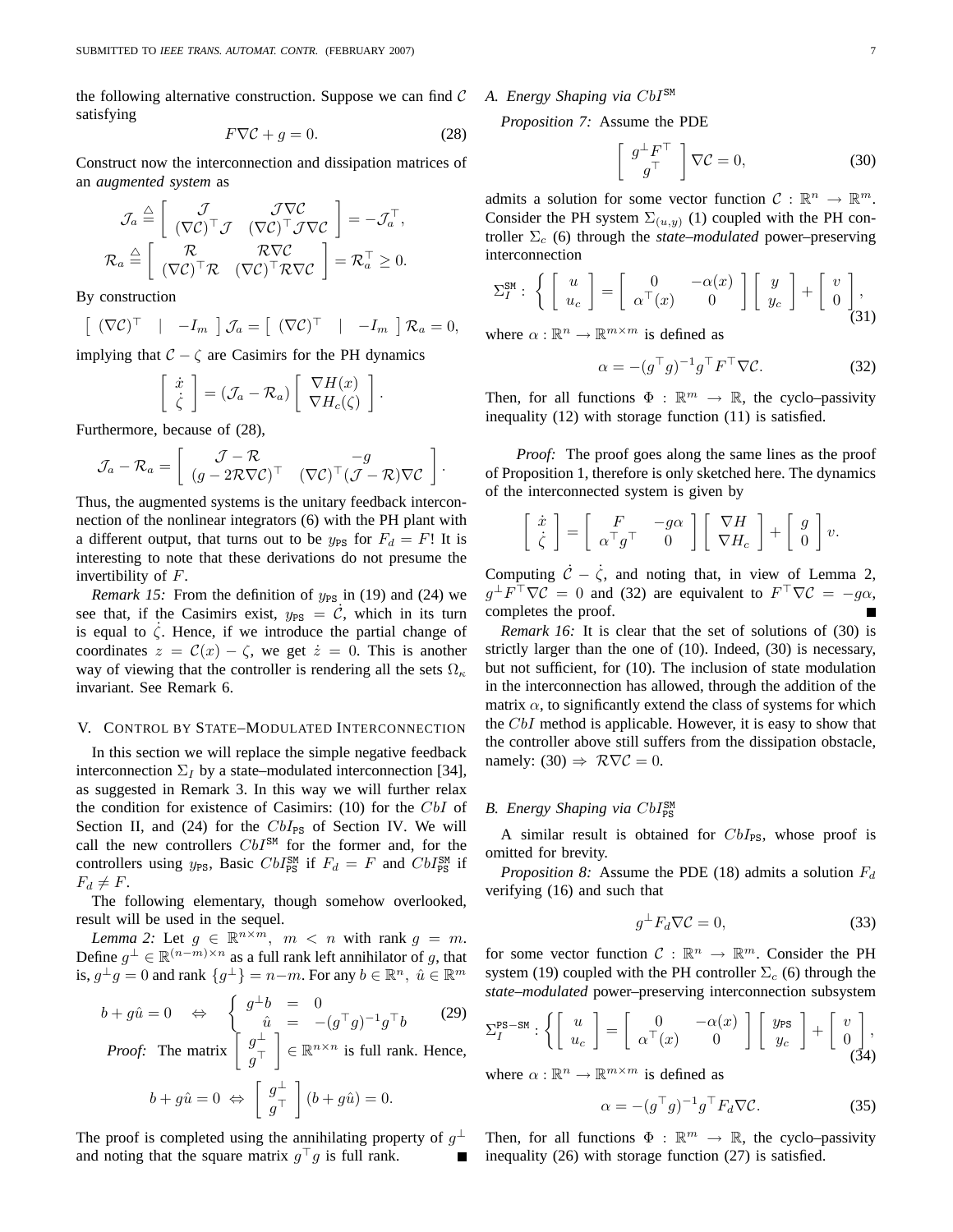#### VI. STANDARD PASSIVITY–BASED CONTROL REVISITED

## In [24] we introduced the following:

*Definition 1:* Consider the PH system (1) verifying the power–balance equation (3), that we repeat here for ease of reference

$$
\dot{H} = u^{\top}y - d,
$$

with  $d \triangleq (\nabla H)^{\top} \mathcal{R} \nabla H \geq 0$  the open–loop dissipation. A control action  $u = \hat{u}(x) + v$  solves the *Standard PBC problem* if the closed–loop system satisfies the desired power–balance equation

$$
\dot{H}_d = v^\top z - d_d,\tag{36}
$$

where  $H_d$  :  $\mathbb{R}^n \to \mathbb{R}_+$  is the desired energy function,  $d_d : \mathbb{R}^n \to \mathbb{R}_+$  is the desired damping, and  $z \in \mathbb{R}^m$  is a new passive output.

The problem above has too many "degrees of freedom", i.e.,  $H_d, d_d, z, \hat{u}$ .<sup>8</sup> In spite of this, in the present section we derive from a *unified perspective* four solutions to this problem. Namely, we will show that selecting various desired dissipation functions,  $d_d$ , generates different versions of Standard PBC, which were previously obtained independently invoking other considerations. The definition below is instrumental to streamline our results.

*Definition 2:* Define the *added* energy function

$$
H_a(x) \stackrel{\triangle}{=} H_d(x) - H(x). \tag{37}
$$

A state feedback that solves the Standard PBC problem satisfies the Energy–Balancing (EB) property—for short, is EB—if the added energy  $H_a$  equals the energy supplied to the system by the environment, that is, if

$$
\dot{H}_a = -\hat{u}^\top y. \tag{38}
$$

Consequently, the total energy function  $H_d$  is the difference between the stored and the supplied energies.

## *A. Preliminary Results and Proposed Approach*

Before presenting the main results of the section we find convenient to recall the fundamental Hill–Moylan's Lemma [11] whose proof, in the present formulation, may be found in [32]. We also present a corollary to Hill–Moylan's Lemma, that is instrumental for the solution of the Standard PBC problem, as well as the proposed approach.

*Lemma 3:* The system

$$
\dot{x} = f(x) + g(x)u, \ y = h(x)
$$

is cyclo–passive with storage function  $V : \mathbb{R}^n \to \mathbb{R}, V \in \mathcal{C}^1$ , i.e.  $V \leq u^{\top}y$ , *iff* there exists a *damping function*  $d : \mathbb{R}^n \to \mathbb{R}_+$ such that<sup>9</sup>

$$
\nabla V^{\top} f = -d \tag{39}
$$

$$
g^{\top} \nabla V = h. \tag{40}
$$

<sup>8</sup>To ensure stability of an equilibrium  $x_{\star}$  we impose  $x_{\star} = \arg \min H_d$ , and for asymptotic stability  $z$  should be a detectable output—see Remark 6.

 $9^9$ Condition (40) justifies the choice of output made in Remark 2. It is important o underscore that  $d$  is a function of the state.

*Corollary 1:* Consider the PH system  $\Sigma_{(u,y)}$  (1) in closed– loop with  $u = \hat{u}(x) + v$ . Then (36) holds iff

$$
\nabla H_d^{\perp} (F \nabla H + g \hat{u}) = -d_d \tag{41}
$$

$$
z = g^{\top} \nabla H_d, \qquad (42)
$$

for some function  $d_d : \mathbb{R}^n \to \mathbb{R}_+$ .

In view of Corollary 1, that fixes the new passive output z via (42), our problem is now to find  $(H_d, d_d, \hat{u})$  that will solve (41) for a given triple  $(F, g, H)$ . We propose to select the desired damping  $d_d$  to be able to define a control signal  $\hat{u}$ —function of  $H_d$ —so that (41) becomes a *linear PDE* in the unknown *assignable* energy functions  $H_d$ . For solvability purposes, the qualifier "linear" in the PDE is essential in the procedure.

*Remark 17:* For linear time–invariant systems,  $\dot{x} = Ax +$  $Bu$ , with

$$
\hat{u} = Kx
$$
,  $H_d = \frac{1}{2}x^\top P_d x$ ,  $d_d = \frac{1}{2}x^\top R_d x$ 

(41) becomes the Lyapunov equation

 $P_d(A + BK) + (A + BK)^{\dagger} P_d = -R_d.$ 

*Remark 18:* A version of Hill–Moylan's Lemma for systems with direct throughput may be found in [11], [32]. For simplicity, we have decided to consider systems without throughput. This is done without loss of generality because, for our purposes, the key equation to be verified is (39) that remains unchanged.

## *B. Energy–Balancing PBC*

*Proposition 9:* Fix  $d_d = d = -\nabla H^\top F \nabla H$ , and denote  $\hat{u} = \hat{u}_{EB}.$ 

(i) The control law  $\hat{u}_{EB} = -(g^{\top}g)^{-1}g^{\top}F^{\top}\nabla H_a$ , with  $H_a$ solution of the PDEs

$$
\left[\begin{array}{c}g^{\perp}F^{\top}\\g^{\top}\end{array}\right]\nabla H_a=0,\tag{43}
$$

solves the Standard PBC problem.

- (ii) The controller is EB, that is, (38) holds.
- (iii) EB–PBC suffers from the *dissipation obstacle*. More precisely,

$$
(43) \Rightarrow \mathcal{R}\nabla H_a = 0. \tag{44}
$$

*Proof:* We will verify that (41) holds. Thus,

(41) with 
$$
d_d = d \Leftrightarrow \nabla H_d^\top (F \nabla H + g \hat{u}_{EB}) = \nabla H^\top F \nabla H
$$
  
\n $\Leftrightarrow \nabla H_d^\top g \hat{u}_{EB} = -\nabla H_a^\top F \nabla H$   
\n $\Leftrightarrow \nabla H^\top g \hat{u}_{EB} = -\nabla H_a^\top F \nabla H$   
\n $\Leftrightarrow \nabla H^\top (F^\top \nabla H_a + g \hat{u}_{EB}) = 0,$  (45)

where we used  $g \nvert \nabla H_a = 0$  to obtain the third equivalence. Applying Lemma 2 to the term in parenthesis we get the proposed solution

$$
g^{\perp}F^{\top}\nabla H_a = 0, \quad \hat{u}_{\text{EB}} = -(g^{\top}g)^{-1}g^{\top}F^{\top}\nabla H_a.
$$

To establish the EB property we have

 $g^\top$ 

$$
\nabla H_a = 0 \Rightarrow z = y
$$
  
\n
$$
\Rightarrow \dot{H}_d = y^\top v - d
$$
  
\n
$$
\Rightarrow \dot{H}_a = -y^\top \hat{u}_{\text{EB}},
$$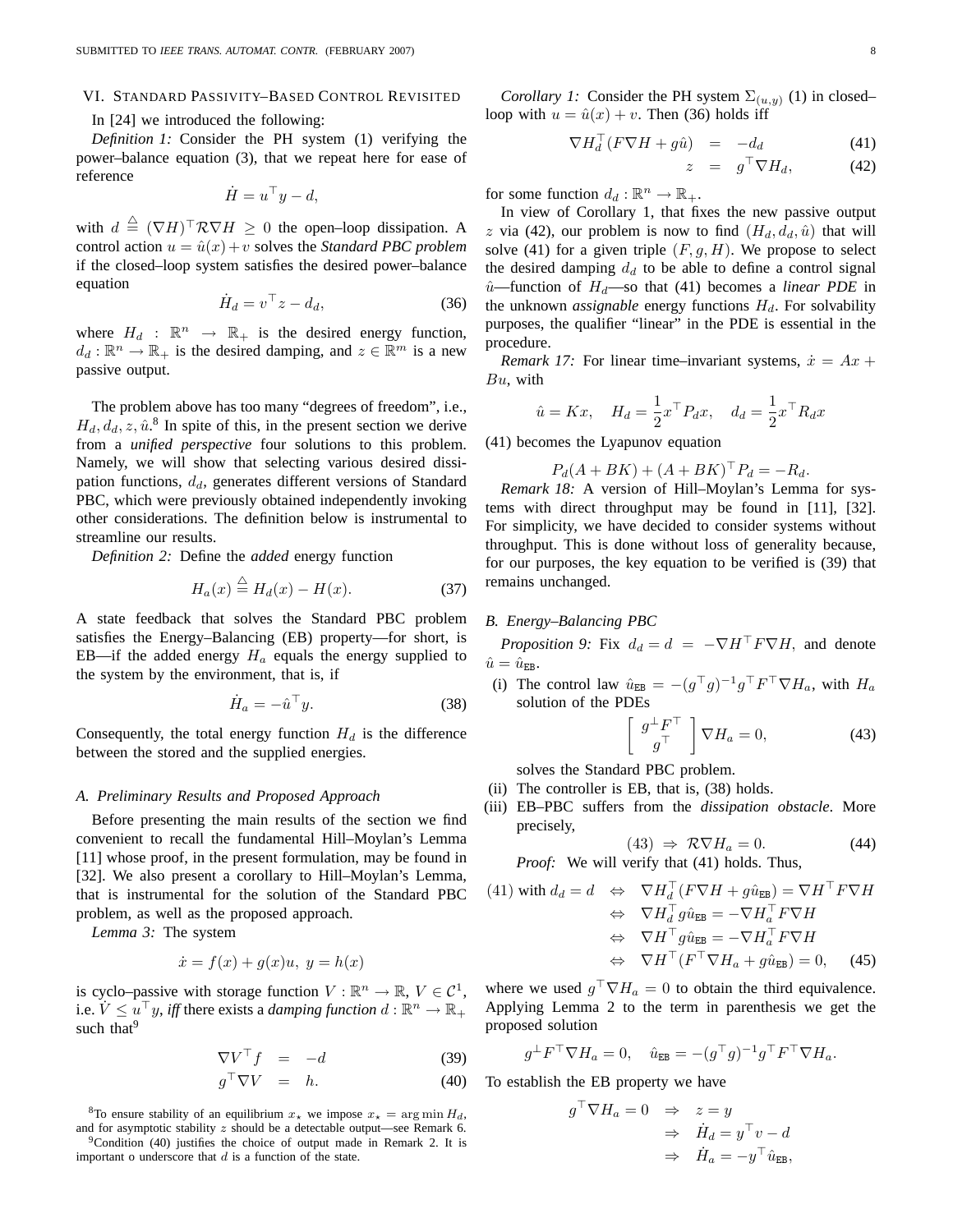where we have used  $z = g^{\perp} \nabla H_d$  in the first implication,  $d_d = d$  in the second and  $H = y^{\top}(\hat{u}_{EB} + v) - d$  for the last one. Finally, from  $F^{\dagger} \nabla H_a = -g\hat{u}_{EB}$ , premultiplying by  $\nabla H_a^{\dagger}$ , and using  $g^{\dagger} \nabla H_a = 0$  yields  $\nabla H_a^{\dagger} F^{\dagger} \nabla H_a = 0$ , which is equivalent to  $\mathcal{R} \nabla H_a = 0$ .

*Remark 19:* EB–PBC are widely popular for potential energy shaping of mechanical systems. In this case

$$
x = \begin{bmatrix} q \\ p \end{bmatrix}, H(q, p) = \frac{1}{2} p^{\top} M^{-1}(q) p + V(q),
$$
  

$$
F = \begin{bmatrix} 0 & I \\ -I & -R \end{bmatrix}, g(q) = \begin{bmatrix} 0 \\ G(q) \end{bmatrix},
$$

and the added energy is  $H_a(q) = V_d(q) - V(q)$ , where  $(q, p)$ are the generalized coordinates and momenta,  $M = M^{\top} > 0$ is the inertia matrix,  $R = R^{\top} \ge 0$  is the dissipation due to friction, G is the input matrix and  $V, V_d$  are the open– loop and desired potential energies, respectively. Some simple calculations show that (43) becomes  $G^{\perp}(\nabla V_d - \nabla V) = 0$ , which is known as the potential energy matching equation [3], [25].

*Remark 20:* The restriction imposed by the dissipation captured by (44) is of the same nature as the one imposed to  $CbI$ , namely, (13). In both cases, we are unable to shape the coordinates where dissipation is directly present. In Subsection III-B we proved that the construction of  $y_{PS}$  used for  $CbI_{PS}$ yielded the same output, i.e.,  $y_{PS} = y$ , iff the dissipation obstacle is absent—that is, when there is no need for the new output! Interestingly, we will show in the next subsection that Standard PBCs that do not suffer from this limitation will be EB, precisely if the dissipation obstacle is absent. In other words, for both CbI and Standard PBC, our ability to ensure that the difference between the energies is a non–increasing function is determined by the nature of the dissipation.

*Remark 21:* In [24] EB–PBC was derived looking for functions  $H_a$  and  $\hat{u}$  that satisfy (38). This is, of course, equivalent to solving the PDE  $(\nabla H_a)^\top (F \nabla H + gu_{EB}) = u_{EB}^\top g^\top \nabla H$ , which is the first line in (45).

#### *C. Interconnection and Damping Assignment PBC*

We derive in the propositions below the two versions of IDA–PBC reported in [27]: when the interconnection and damping matrices are left unchanged, called Basic IDA–PBC, and when they are modified, that we simply call IDA–PBC. As shown in [27], neither one of the schemes is limited by the dissipation obstacle. The proofs of the propositions, being similar to the proof of Proposition 9, are omitted for the sake of brevity.

*Proposition 10:* Fix  $d_d = -\nabla H_d^{\perp} F \nabla H_d$ , and denote  $\hat{u} =$  $\hat{u}_{\texttt{BIDA}}$ .

- (i) The control law  $\hat{u}_{\text{BIDA}} = (g^{\top}g)^{-1}g^{\top}F\nabla H_a$ , with  $H_a$ solution of the PDE  $g^{\perp} F \nabla H_a = 0$ , solves the Standard PBC problem.
- (ii) If  $v = 0$  and there is no dissipation obstacle, i.e., if  $\mathcal{R}\nabla H_a = 0$  then Basic IDA–PBC is EB.

*Proposition 11:* Fix  $d_d = -\nabla H_d^{\perp} F_d \nabla H_d$  with  $F_d + F_d^{\perp} \leq$ 0, and denote  $\hat{u} = \hat{u}_{\text{IDA}}$ .

(i) The control law

$$
\hat{u}_{\text{IDA}} = (g^{\top}g)^{-1}g^{\top}[F_d \nabla H_a + (F_d - F)\nabla H],
$$

with  $H_a$  solution of the PDE

$$
g^{\perp}F_d \nabla H_a = g^{\perp}(F - F_d) \nabla H, \tag{46}
$$

solves the Standard PBC problem.

(ii) If  $v = 0$ , the damping is left unchanged and there is no dissipation obstacle, i.e.,

$$
\mathcal{R} = -\frac{1}{2}(F_d + F_d^{\top}), \quad \mathcal{R}\nabla H_a = 0,
$$

then IDA–PBC is EB.

*Remark 22:* Applying Lemma 2 to the equations in point (i) of Proposition 10 we conclude that  $F \nabla H_a = g \hat{u}_{\text{BIDA}}$ , hence the closed–loop system for Basic IDA–PBC is  $\dot{x} =$  $F \nabla H_d + gv$ , that is, only the energy is shaped. On the other hand, proceeding analogously for IDA–PBC we have that the closed–loop is now  $\dot{x} = F_d \nabla H_d + gv$ , where  $F_d$  contains the desired interconnection and damping matrices—motivating the name IDA.

#### *D. Power–Shaping PBC*

Let us briefly recall the methodology of Power Shaping (PS) PBC that was introduced in [28] as an alternative to energy shaping PBC for stabilization of nonlinear RLC circuits, and was later extended for general nonlinear systems of the form  $\dot{x} = f(x) + g(x)u$  in [9]. The name, Power Shaping, was motivated by the fact that, in the case of RLC circuits, the storage functions have *units of power*, as opposed to energy as is normally the case in PBC of PH systems.

The starting point for PS–PBC of RLC circuits is to describe the system using, so–called, Brayton–Moser models [4] where the state coordinates are the co–energy variables (voltages in capacitors and currents in inductors) as opposed to energy variables (charges in capacitors and fluxes in inductors), which are used in PH models. With this choice of state variables it is possible to show that, for a large class of nonlinear RLC circuits, the dynamics are described by $10$ 

$$
Q(x)\dot{x} = \nabla P(x) + Bu,\tag{47}
$$

where  $u \in \mathbb{R}^m$  consists of voltage and current sources, Q:  $\mathbb{R}^n \to \mathbb{R}^{n \times n}$  is a full rank block diagonal matrix containing the generalized inductance and the generalized capacitance matrices, and  $P : \mathbb{R}^n \to \mathbb{R}$ —which has units of power, and is called the mixed potential function—captures the interconnection structure and the dissipation. This should be contrasted with PH models, where  $F$  contains the interconnection and damping matrices and  $H$  is the energy function.<sup>11</sup>

 $10$ To avoid cluttering we use the same symbol, x, to denote the new state variables.

 $11$ Relationships between the two descriptions have been studied in [13]. See also [33] for a general procedure to transform from one model to the other via the Legendre transform. See also the example in Subsection VIII-B.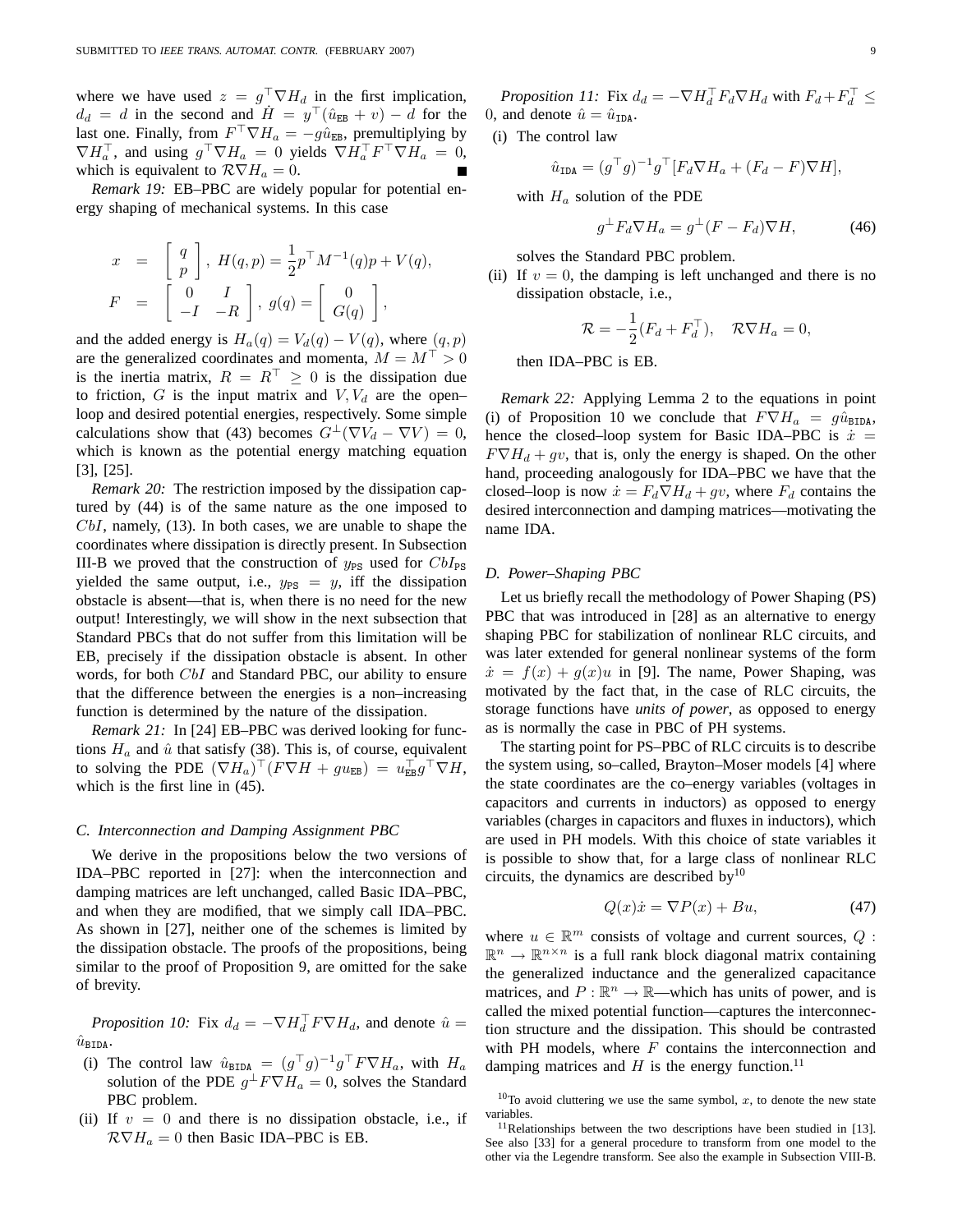Stabilization via PS–PBC proceeds in two steps, first, the selection of a pair  $(Q, P)$  such that,

$$
Q^{-1}\nabla P = \tilde{Q}^{-1}\nabla \tilde{P}
$$
  

$$
\left(\Leftrightarrow \nabla(\tilde{Q}Q^{-1}\nabla P) = [\nabla(\tilde{Q}Q^{-1}\nabla P)]^\top\right)
$$
 (48)

with  $\tilde{Q} + \tilde{Q}^\top \leq 0$ . In this way, we can prove that the system can be written in the form

$$
\tilde{Q}\dot{x} = \nabla \tilde{P} + \tilde{Q}Q^{-1}Bu,
$$

and clearly satisfies the cyclo–passivity inequality $12$ 

$$
\dot{\tilde{P}} \leq u^\top \tilde{y}, \quad \tilde{y} \stackrel{\triangle}{=} B^\top Q^{-\top} \tilde{Q}^\top \dot{x}.
$$

This first step is, obviously, identical to the procedure for generation of  $y_{PS}$  of Proposition 4. More precisely, identifying  $F = Q^{-1}$ ,  $F_d = \tilde{Q}^{-1}$  and  $H_{PS} = \tilde{P}$  equation (48) coincides with (18).

In the second step we shape the power function  $\tilde{P}$  by adding a function  $P_a : \mathbb{R}^n \to \mathbb{R}$ , solution of the PDE

$$
B^{\perp} Q \tilde{Q}^{-1} \nabla P_a = 0, \tag{49}
$$

which, together with a suitably defined control, yields the closed–loop dynamics  $\tilde{Q}\dot{x} = \nabla(\tilde{P} + P_a)$ . Identifying  $g =$  $Q^{-1}B$  and  $F_d$  as above, the PDE (49) reduces to (33), proving the equivalence of PS–PBC and  $CbI_{\rm PS}$ .

PS–PBC can also be derived, like the previous Standard PBCs, fixing a desired dissipation. Again, in the interest of brevity, we omit the proof of the proposition.

*Proposition 12:* Consider the solutions  $F_d$ , with  $F_d + F_d$ ,  $\leq$  0, of (18). Fix  $d_d = -(F\nabla H +$  $(g\hat{u}_{PS})^{\top}F_d^{-1}(F\nabla H + g\hat{u}_{PS})$ , and denote  $\hat{u} = \hat{u}_{PS}$ . The control law  $\hat{u}_{PS} = (g^{\top}g)^{-1}g^{\top}F_d\nabla\tilde{H}_a$ , with  $\tilde{H}_a$  solution of the PDE  $g^{\perp}F_d\nabla \tilde{H}_a = 0$  and  $\tilde{H}_d(x) \stackrel{\triangle}{=} H_a(x) + H_{PS}(x)$ , solves the Standard PBC problem.

*Remark 23:* It is also possible to relate PS–PBC and IDA– PBC, viewing the former as a two step procedure to solve the PDE of IDA–PBC, (46), which can be written as  $g^{\perp}F_d\nabla H_d =$  $g^{\perp} F \nabla H$ . While in IDA–PBC we *fix*  $F_d$ , in PS–PBC we obtain it from the solution of (18). This ensures  $F \nabla H = F_d \nabla H_{PS}$ , which replaced in the equation above yields  $g^{\perp}F_d\nabla \tilde{H}_a = 0$ . It is important to note that (46) may have solutions even though  $F_d^{-1} F \nabla H$  is not a gradient of some function—as required by (18).

## VII. CBI AND STANDARD PBC: RELATIONSHIPS AND **COMPARISONS**

In this section we relate and compare CbI and Standard PBC using three different criteria.

- i) Comparing the "size" of the set of PH plants for which they are applicable—this is determined by the "size" of the solution set of the PDEs that need to be solved for each of the methods.
- ii) Proving that the (static feedback) Standard PBC laws are the restriction of the (dynamic feedback) CbI to the invariant sets defined by the Casimir functions.

<sup>12</sup>In the Brayton–Moser model for RLC circuits the matrix  $\Omega$  is sign indefinite, hence this step is needed to establish the cyclo–passivity.

iii) Showing that if  $CbI$  can stabilize a given plant then this is also possible with the corresponding Standard PBC showing that, from the stabilization viewpoint, there is no advantage in considering dynamic feedback.

#### *A. Domain of Applicability*

We find convenient to recall the PDEs that need to be solved for each one of the PBC methods.<sup>13</sup>

## **Control by Interconnection**

 $\int g^{\perp}F$  $g^+$ 

 $F\nabla \mathcal{C}=-a.$ 

 $g^{\perp} F \nabla \mathcal{C} = 0.$ 

 $F_d \nabla \mathcal{C} = -g,$ 

 $g^{\perp}F_d\nabla\mathcal{C}=0,$ 

 $\bigg\vert \nabla H_a = 0.$ 

**Standard PBC**

 $\int g^{\perp}F$  $g^+$ 

 $\begin{bmatrix} -g \\ 0 \end{bmatrix}$ 

 $\theta$ ¸ .

 $\bigg\vert \nabla \mathcal{C} = 0.$ 

 $\lceil \quad F \rceil$  $g^+$ 

$$
\bullet \ (CbI)
$$

•  $(ChI^{\text{SM}})$ 

$$
U^{(0)}(t)
$$

• (Basic 
$$
CbI_{PS}
$$
)

• (Basic  $CbI_{PS}^{SM}$ )

$$
\bullet \ (CbI_{\text{PS}})
$$

plus (18).  $\bullet$  (CbI<sub>PS</sub>)

plus (18).

$$
\bullet \quad (EB)
$$

- 
- (Basic IDA)

 $\bullet$  (PS)

$$
g^{\perp}F_d\nabla H_a=0,
$$

plus (18). •  $(IDA)$ 

$$
g^{\perp}F_d \nabla H_a = g^{\perp}(F - F_d) \nabla H.
$$

 $g^{\perp} F \nabla H_a = 0.$ 

The relationship between all these schemes is summarized in the implications diagram of Fig. 2. The notation  $A \rightarrow B$ means that the set of solutions of the PDEs of B is strictly larger than the one of A, consequently the set of plants to which B is applicable is also strictly larger. Also, we say  $A \leftrightarrow$ B if the PDEs are the same. We observe that, in this sense, the more general method is IDA–PBC that has no "CbI version".

<sup>&</sup>lt;sup>13</sup>We recall that we defined  $C : \mathbb{R}^n \to \mathbb{R}^m$ , while  $H_a : \mathbb{R}^n \to \mathbb{R}$ . However, in the light of Remark 3, we can always take the order of the dynamic extension to be one, and  $C$  will be a scalar function.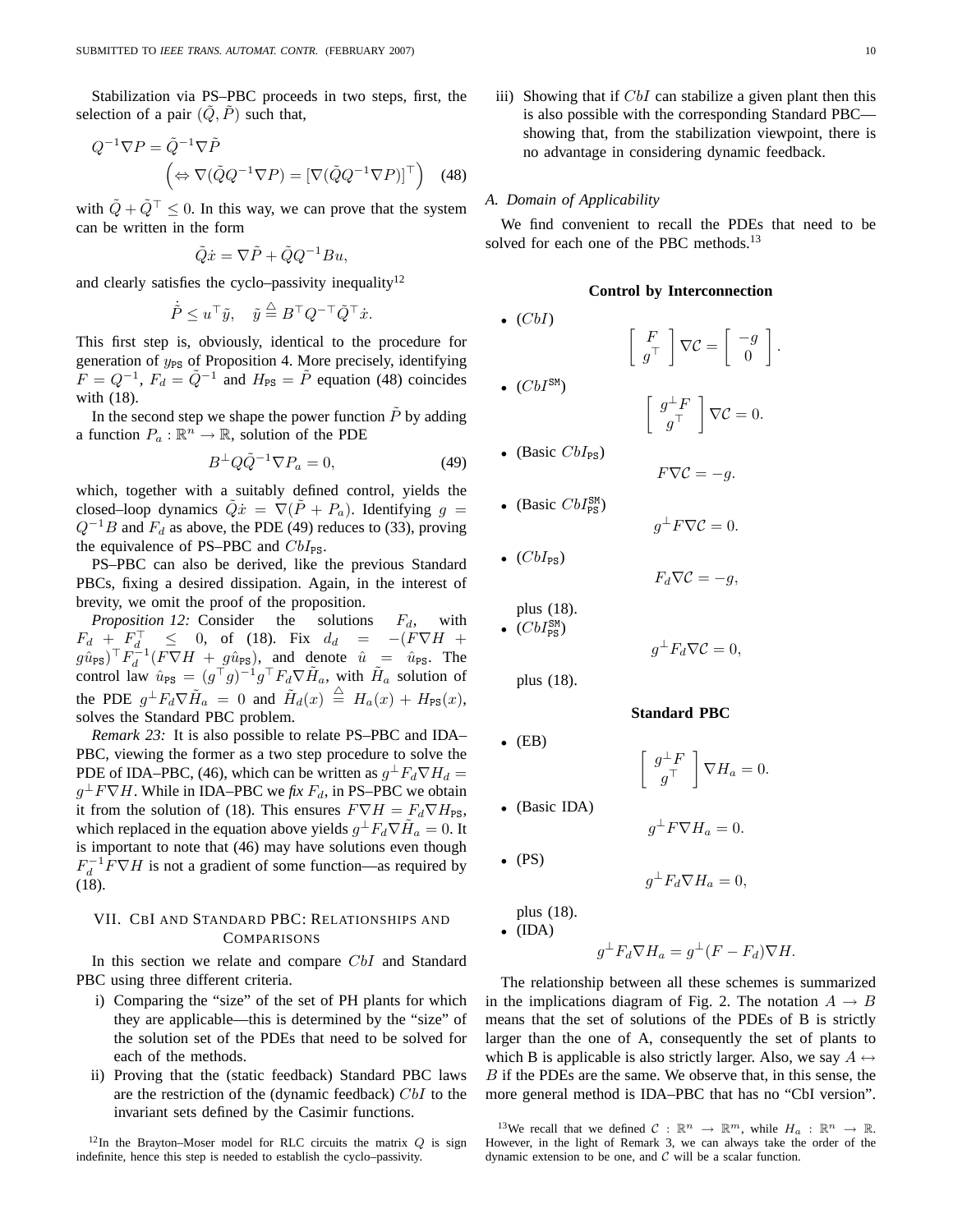

Fig. 2. Relationship between the different control schemes from the point of view of domain of applicability.

## *B. Standard PBC as a Restriction of CbI*

The following proposition shows that, restricting the dynamics of  $CbI$  to the set  $\Omega_0$ , yields an EB–PBC.

*Proposition 13:* Assume the PDEs (10) admit a solution. Then, for all functions  $H_c$  :  $\mathbb{R}^m \to \mathbb{R}$ , the PH system  $\Sigma_{(u,y)}$  (1) in closed–loop with the static state–feedback control  $u = \hat{u}_{EB}(x) + v$ , where  $\hat{u}_{EB}(x) = -\nabla_{\mathcal{C}} H_c(\mathcal{C}(x))$ , satisfies the cyclo–passivity inequality

$$
\dot{H}_d \le v^\top y,\tag{50}
$$

where  $H_d = H + H_a$  with<sup>14</sup>

$$
H_a(x) \stackrel{\triangle}{=} H_c(\mathcal{C}(x)).\tag{51}
$$

Furthermore, the controller is EB.

*Proof:* Computing from (51) the time derivative

$$
\dot{H}_a = (\nabla_{\mathcal{C}} H_c(\mathcal{C}))^\top (\nabla \mathcal{C})^\top (F \nabla H + gu) \n= (\nabla_{\mathcal{C}} H_c(\mathcal{C}))^\top g^\top \nabla H \n= -\hat{u}_{EB}^\top y,
$$

where the second identity is obtained using (10) and the last one replacing  $\hat{u}_{EB}$  and the definition of y. This establishes the EB claim. The cyclo–passivity inequality (50) follows replacing  $u = \hat{u}_{EB}(x) + v$  in (4), using the definition of  $H_d$ and the last identity above.

Similarly to  $CbI$ ,  $CbI_{PS}$  also admits a static state feedback realization. Now, the resulting control law and storage function are solutions of the matching equation of IDA–PBC.

*Proposition 14:* Assume the PDEs of  $CbI_{PS}$ , (18) and (24), are satisfied. Then, for all  $H_c : \mathbb{R}^m \to \mathbb{R}$ , the state–feedback controller  $\hat{u}_{\text{IDA}}(x) = -\nabla_{\mathcal{C}} H_c(\mathcal{C}(x))$ , ensures that the IDA– PBC matching condition

$$
F\nabla H + g\hat{u}_{\text{IDA}} = F_d \nabla H_d \tag{52}
$$

is satisfied with  $H_d = H_{PS} + H_a$  and  $H_a$  given by (51).

*Proof:* For ease of reference, we repeat here the PDEs of  $CbI_{\text{PS}}$ :

$$
F \nabla H = F_d \nabla H_{PS}
$$
  

$$
F_d \nabla C = -g.
$$

 $^{14}H_d$  is, up to an additive constant, the restriction of W (11) to the set  $\zeta = \mathcal{C}(x)$ . Clearly, the "free" functions  $\Phi$  and  $H_c$  play the same role in the energy–shaping—as will be further clarified in Subsection VII-C.

Replacing in the matching equation (52) yields

$$
F_d[\nabla H_{\text{PS}} - (\nabla \mathcal{C})\hat{u}_{\text{IDA}}] = F_d \nabla H_d \Leftrightarrow \nabla H_a = -(\nabla \mathcal{C})\hat{u}_{\text{IDA}},
$$

which is satisfied with the expressions of  $H_a$  and  $\hat{u}_{\text{IDA}}$  given in the proposition.

## *C. Stabilization via* CbI ⇒ *Stabilization via Standard PBC*

Throughout the paper we have concentrated our attention on the ability of the various PBCs to modify the energy function, without particular concern to stabilization. As indicated above, stability will be ensured if a strict minimum is assigned to the total energy function, W (or  $W_{PS}$ ) for CbI and  $H_d$ for Standard PBC, at the desired equilibrium point. The proposition below shows that the use of a *scalar* dynamic extension in CbI, i.e., when we add only one integrator (equivalently, generate only one Casimir function), does not provide any additional freedom for minimum assignment to the corresponding static state–feedback solutions of Standard PBC.

*Proposition 15:* Consider the functions

$$
W(x,\zeta) \stackrel{\triangle}{=} H(x) + H_c(\zeta) + \Phi(\mathcal{C}(x) - \zeta)
$$
  
\n
$$
H_d(x) \stackrel{\triangle}{=} H(x) + H_c(\mathcal{C}(x)),
$$

with  $\zeta \in \mathbb{R}$  and  $\mathcal{C} : \mathbb{R}^n \to \mathbb{R}$ . Then

$$
\nabla W_{\star} = 0 \text{ and } \nabla^2 W_{\star} > 0
$$
  
\n
$$
\Rightarrow (\nabla H_d)_{\star} = 0 \text{ and } (\nabla^2 H_d)_{\star} > 0.
$$

*Proof:* Compute

$$
\nabla W = \left[ \begin{array}{c} \nabla H + \Phi' \nabla \mathcal{C} \\ H'_c - \Phi' \end{array} \right], \ \nabla H_d = \nabla H + H'_c \nabla \mathcal{C},
$$

where  $(\cdot)'$  denotes differentiation of a function of a scalar argument. Now,

$$
\nabla W_{\star} = 0 \Rightarrow \Phi'_{\star} = (H'_{c})_{\star} \Rightarrow \nabla_x W_{\star} = (\nabla H_d)_{\star} = 0.
$$

On the other hand,

$$
\nabla^2 H_d = \nabla^2 H + H_c' \nabla^2 C + H_c'' \nabla C \nabla C^\top
$$
\n
$$
\nabla^2 W = \begin{bmatrix}\n\nabla^2 H + \Phi' \nabla^2 C & 0 \\
0 & H_c''\n\end{bmatrix} +
$$
\n
$$
= + \Phi'' \begin{bmatrix}\n\nabla C \nabla C^\top & -\nabla C \\
-\nabla C^\top & 1\n\end{bmatrix}
$$

Now,

$$
\begin{bmatrix} I & \nabla C \\ 0 & |\nabla C|^2 \end{bmatrix} \nabla^2 W \begin{bmatrix} I & \nabla C \\ 0 & |\nabla C|^2 \end{bmatrix}^\top = \begin{bmatrix} \nabla^2 H + \Phi' \nabla^2 C + H_c'' \nabla C \nabla C^\top & * \\ * & * \end{bmatrix}
$$

From Sylvester's Law of Inertia we have that  $\nabla^2 W$  and the right hand side matrix above have the same inertia. Consequently,

$$
\nabla^2 W_\star > 0 \quad \Rightarrow \quad (\nabla^2 H + \Phi' \nabla^2 C + H_c'' \nabla C \nabla C^\top)_\star > 0
$$
  

$$
\Leftrightarrow \quad (\nabla^2 H_d)_\star > 0,
$$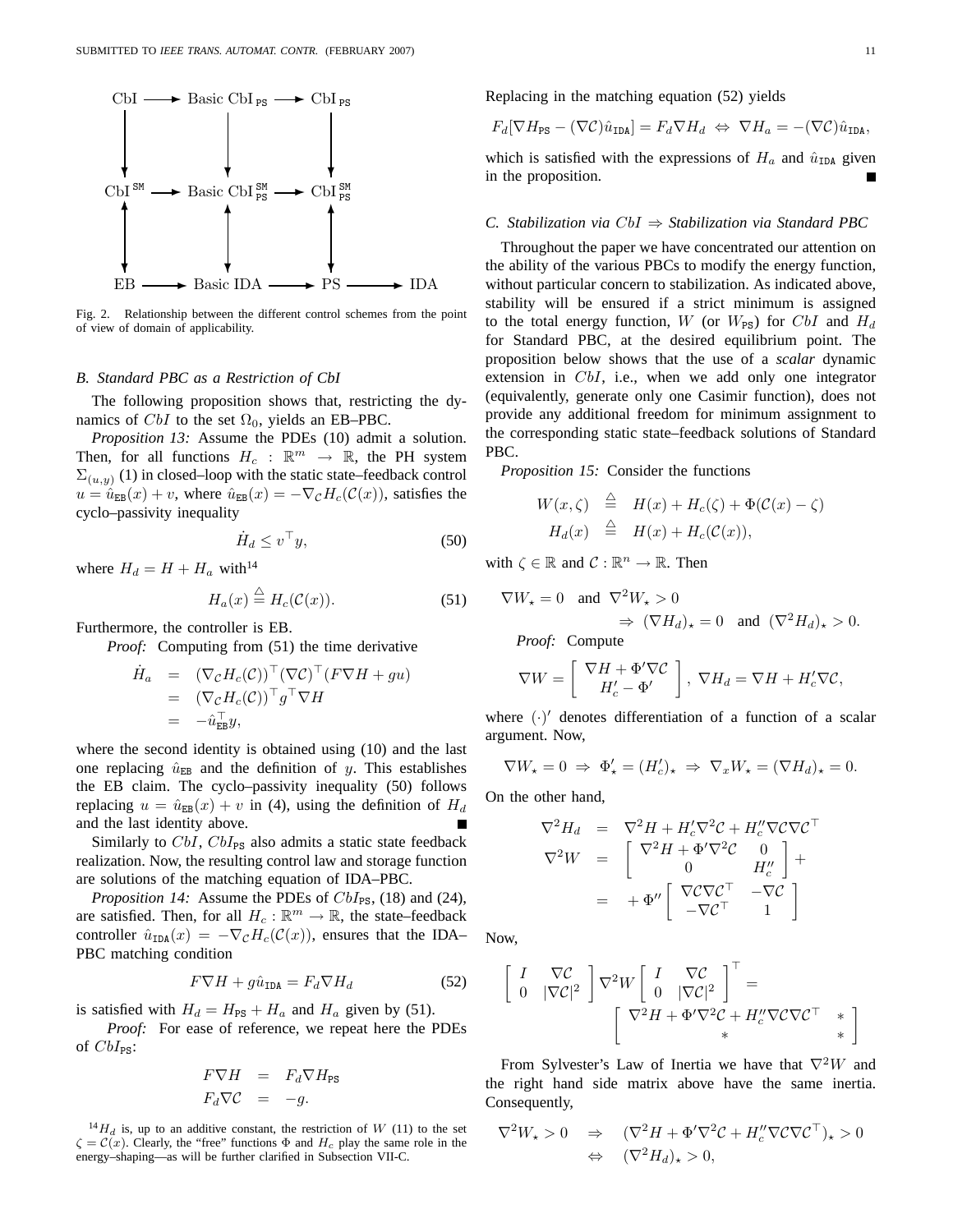

Fig. 3. The two-tank system

where we used the fact that  $\Phi'_{\star} = (H'_{c})_{\star}$  in the last equivalence.

*Remark 24:* Proposition 15 proves that if W has a stationary point at  $(x_*,\zeta_*)$  and it is locally strictly convex around this point, then the same is true for  $H_d$ —with respect to  $x_{\star}$ .

#### VIII. EXAMPLES

## *A. Two–Tanks Level Regulation Problem*

Consider the two–tank system depicted in Fig 3 with an input flow split between the tanks via a valve. The state variables  $x_1 > 0$  and  $x_2 > 0$  represent the water level in the lower and upper tank, respectively, and the control action  $\tilde{u} \geq 0$  is the flow pumped from the reservoir. The valve parameter is the constant  $\gamma \in [0, 1]$ , with  $\gamma = 0$  if the valve is fully open and  $\gamma = 1$  if the valve is closed. We will assume in the sequel that  $\gamma > 0$ .

Using Torricelli's law the dynamics of the system can be written in PH form (1) with

$$
\mathcal{J} = \begin{bmatrix} 0 & \alpha_2 \sqrt{x}_2 \\ -\alpha_2 \sqrt{x}_2 & 0 \end{bmatrix},
$$
  

$$
\mathcal{R} = \begin{bmatrix} \alpha_1 \sqrt{x}_1 & 0 \\ 0 & 0 \end{bmatrix}, \quad g = \begin{bmatrix} 1 \\ g_2 \end{bmatrix}
$$

(mass) energy function  $H = x_1 + \frac{A_2}{A_1}x_2$ , and cyclo-passive (constant) output  $y = \frac{1}{\gamma}$ . The system parameters are all positive and defined as

$$
\alpha_i \stackrel{\triangle}{=} \frac{a_i \sqrt{2G}}{A_i}, \ i = 1, 2, \quad g_2 \stackrel{\triangle}{=} \frac{1 - \gamma}{\gamma},
$$

where  $a_i$ ,  $A_i$  are the cross–sections of the outlet holes and the tanks respectively,  $G$  is the gravitation constant, we defined  $u \triangleq \frac{\gamma}{A_1} \tilde{u}$  and, to simplify notation, we assumed  $A_1 = A_2$ .<sup>15</sup> The achievable equilibrium set is the line

$$
\mathcal{E} \stackrel{\triangle}{=} \{ \bar{x} \in \mathbb{R}^2_{>0} \mid \bar{x}_2 = \left[ \frac{a_1}{a_2} \left( 1 - \gamma \right) \right]^2 \bar{x}_1 \},\
$$

<sup>15</sup>See [17], and references therein, for further details on the model.

and the control objective is to stabilize a given equilibrium point  $x_{\star} \in \mathcal{E}$ .

The dissipation obstacle hampers the application of CbI and EBC. Indeed, the condition  $(13)$  for  $CbI$  is not satisfied due to the presence of  $\alpha_1\sqrt{x_1}$  in the damping matrix  $\mathcal R$  and the fact that the first coordinate has to be shaped. EBC is also not applicable because the control at the equilibrium  $u<sub>\star</sub> =$  $\frac{\alpha_2}{g_2}\sqrt{\frac{1}{x}}_2$   $\neq$  0—for all non–trivial points—hence, the power extracted at the equilibrium  $u_{\star}y_{\star} \neq 0$ .

We now consider Basic  $CbI_{PS}$  and start by investigating the condition for generation of new cyclo–passive outputs (23). This yields  $\mathcal{R}F^{-1}g =$  $\left[\frac{-g_2\alpha_1}{\alpha_2}\sqrt{\frac{x_1}{x_2}}\right]$  $\theta$  $\mathbb{I}$  $\neq$  0, hence,  $y_{PS} \neq$ y. Unfortunately, the condition for existence of Casimirs for

Basic CbI<sub>PS</sub>, i.e., (24) with  $F_d = F$ , is not satisfied. Indeed, as can be easily verified, the vector

$$
F^{-1}g = \left[ \begin{array}{c} \frac{-g_2}{\alpha_2 \sqrt{x_2}} \\ \frac{1}{\alpha_2 \sqrt{x_2}} - \frac{g_2 \alpha_1}{\alpha_2^2} \frac{\sqrt{x_1}}{x_2} \end{array} \right],
$$

is not the gradient of a function.

The fact below, which ensures  $CbI_{PS}$  (with  $F_d \neq F$ ) is applicable, can be verified via direct substitution.

*Fact 1:* The full rank constant matrix  $F_d^{-1} = -\begin{bmatrix} a & a \\ 0 & d \end{bmatrix}$  $0 \quad d$ ¸ , with

$$
a > 0, \quad 4d > a,\tag{53}
$$

verifies  $F_d \nabla H_{\text{PS}} = F \nabla H$  and  $F_d + F_d^+ < 0$ , where

$$
\nabla H_{\text{PS}} = \left[ \begin{array}{c} a\alpha_1 \sqrt{x}_1 \\ d\alpha_2 \sqrt{x}_2 \\ \cos \alpha_1 \sqrt{x}_1 \end{array} \right].
$$

We compute the Casimirs for  $CbI_{PS}$  using (24), that we repeat here for ease of reference,  $F_d \nabla \mathcal{C} = -g$ . This yields

$$
\mathcal{C}(x) = \frac{a}{\gamma}x_1 + dg_2x_2.
$$

The next step is to determine the functions  $H_c$  and  $\Phi$  to assign the desired minimum to

$$
W_{\text{PS}}(x,\zeta) = H_{\text{PS}}(x) + H_c(\zeta) + \Phi\left(\frac{a}{\gamma}x_1 + dg_2x_2 - \zeta\right),
$$

which, upon addition of a constant, will then qualify as a Lyapunov function for the controlled system. Some simple calculations prove that

$$
\nabla W_{\text{PS}}(x_\star,\zeta_\star)=0 \quad \Leftrightarrow \quad \Phi'(\mathcal{C}(x_\star)-\zeta_\star)=-u_\star=H'_c(\zeta_\star).
$$

The Hessian is given by

$$
\nabla^2 W_{\text{PS}} = \begin{bmatrix} \frac{a\alpha_1}{2} \frac{1}{\sqrt{x_1}} & 0 & 0 \\ 0 & \frac{d\alpha_2}{2} \frac{1}{\sqrt{x_2}} & 0 \\ 0 & 0 & H_c'' \end{bmatrix} + \Phi'' \begin{bmatrix} \nabla \mathcal{C} \\ -1 \end{bmatrix} \begin{bmatrix} \nabla \mathcal{C}^\top & -1 \end{bmatrix}.
$$

The first matrix in the right hand side is positive definite for all  $H_c$  such that  $H_c^{\prime} > 0$ , while the second matrix is positive semi–definite provided  $\Phi'' \geq 0$ . This suggests the simple choice

$$
H_c = \frac{\kappa}{2} \left( \zeta - \zeta_\star - \frac{1}{\kappa} u_\star \right)^2, \quad \Phi = -u_\star (\mathcal{C} - \zeta),
$$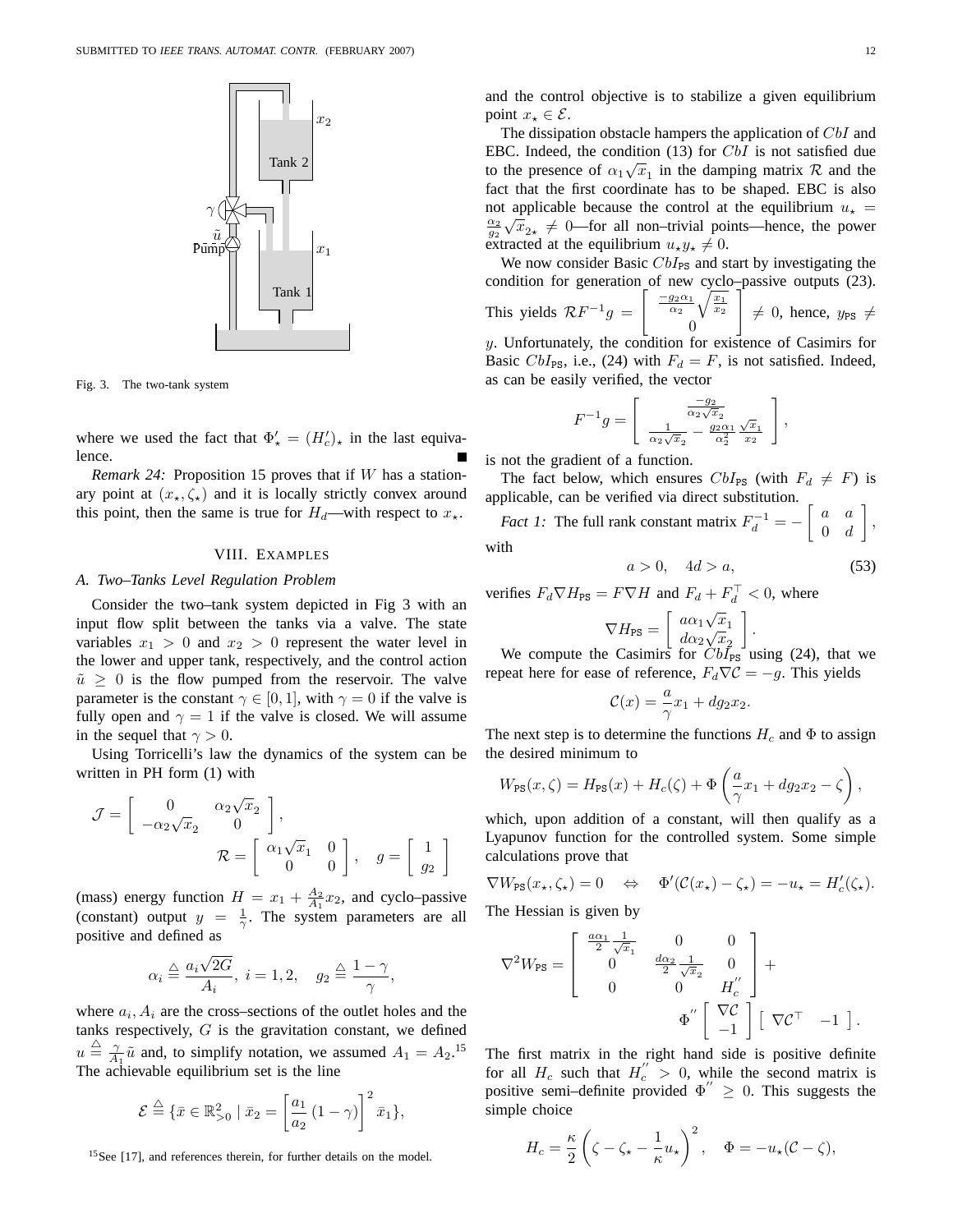with  $\kappa > 0$ , which clearly satisfies the minimum conditions above.

The  $CbI_{\text{PS}}$  controller is obtained using (19) and setting  $\zeta =$  $y_{PS}$ ,  $u = -H'_c$  (with  $v = 0$ ) to get the nonlinear dynamic state–feedback controller<sup>16</sup>

$$
\Sigma_c + \Sigma_I^{\text{PS}} : \begin{cases} \dot{\zeta} = -\frac{a}{\gamma} \alpha_1 \sqrt{x}_1 + \left(\frac{a}{\gamma} - dg_2\right) \alpha_2 \sqrt{x}_2 + \\ + \left(\frac{a}{\gamma} + dg_2^2\right) \left[u_\star - \kappa(\zeta - \zeta_\star)\right] \\ u = u_\star - \kappa(\zeta - \zeta_\star), \end{cases}
$$

where the free parameters a and d should satisfy (53), and  $\kappa$  is an arbitrary positive number. This controller ensures that, for any  $x_{\star} \in \mathcal{E}$ , and any  $\zeta_{\star} \in \mathbb{R}$ ,  $(x_{\star}, \zeta_{\star})$  is a stable equilibrium of the closed–loop system with Lyapunov function  $W_{PS}(x,\zeta)$  –  $W_{PS}(x_\star,\zeta_\star)$ . See [30] for the modifications required to ensure asymptotic stability.

It is interesting to remark that, even though Basic  $CbI_{\rm PS}^{\rm SM}$ incorporates more information about the plant, is not applicable for this problem. Indeed, although the Casimir function can be determined from  $g^{\perp} F \nabla C = 0$ , it is easy to see that the Hessian  $\nabla^2 W_{PS}$  is rank deficient, independently of the functions  $H_c$  and  $\Phi$ .

We wrap–up this example showing that we can considerably simplify the design, restricting the dynamics of  $CbI_{PS}$  to the set  $\zeta = \mathcal{C}(x)$  to obtain IDA–PBC—as suggested in Subsection VII-B. Towards this end, we set

$$
\hat{u}_{\text{IDA}}(x) = -\nabla_{\mathcal{C}} H_c(\mathcal{C}(x)), \quad H_a(x) = H_c(\mathcal{C}(x)),
$$

$$
H_d(x) = H_{\text{PS}}(x) + H_a(x).
$$

The simplest choice  $H_c = -u_{\star} \mathcal{C}$  ensures  $x_{\star} = \arg \min H_d(x)$ and yields the constant open loop control  $\hat{u}_{\text{IDA}} = u_{\star}$ . A more interesting option is to select

$$
H_c = \frac{\kappa}{2}(\mathcal{C} - \mathcal{C}_\star)^2 - u_\star(\mathcal{C} - \mathcal{C}_\star), \quad \kappa > 0
$$

which ensures that the linear controller

$$
\hat{u}_{\text{IDA}} = \left[ k_1 \quad k_2 \right] (x - x_\star) + u_\star,
$$

guarantees asymptotic stability of  $x<sub>+</sub>$  for all  $k<sub>1</sub> < 0$  and  $4k_2 < g_2 \gamma k_1$ . This controller was derived, following the classical IDA–PBC methodology in the interesting paper [17].

## *B. A Nonlinear RC Circuit*

Consider the circuit depicted in Fig. 4 consisting of a linear resistor, a nonlinear capacitor and a voltage source  $u$ . The capacitor is described by its electric energy function  $H(x)$ , with x the charge, and the constitutive relations  $\dot{x} = i$  and  $H' = v$ , where v and i are the capacitors voltage and current, respectively. One way to represent the system in PH form is selecting

$$
\mathcal{J}=0, \quad \mathcal{R}=\frac{1}{R}, \quad g=\frac{1}{R}.
$$

<sup>16</sup>In spite of its apparent complexity the control has a simple implementation, namely,

$$
u = \frac{1}{\tau s + 1} [d_1 \sqrt{x_1} + d_2 \sqrt{x_2} + d_3 (u_\star + \kappa \zeta_\star)] + u_\star + \kappa \zeta_\star,
$$

with the constants  $\tau$ ,  $d_i$  taking values on some suitably defined ranges. This can, of course, be further simplified selecting  $\zeta_{\star} = 0$ .



Fig. 4. Nonlinear RC circuit.



Fig. 5. Norton equivalent of the nonlinear RC circuit.

In this case, the port variables are the voltage  $u$  and the passive output  $y = \frac{1}{R}H'$ , while the power balance equation becomes

$$
\dot{H} = -\frac{1}{R}(H')^2 + H'\frac{1}{R}u.
$$

Even though, as expected, all the terms in this equation have units of power, the physical interpretation of this realization is best understood appealing to the Thevenin—Norton transformed systems represented in Fig. 5. The control objective is, again, to stabilize a given equilibrium point  $x<sub>+</sub> \in \mathbb{R}$ .

It is straightforward to see that there is no  $C$  that satisfies the Casimir conditions:  $-\frac{1}{R}C' = \frac{1}{R}$ ,  $\frac{1}{R}C' = 0$ , so this problem can not be solved using CbI.

For any desired equilibrium point  $x_{\star}$ , the corresponding input  $u_{\star} = (H')_{\star}$  and output  $y_{\star} = \frac{1}{R}(H')_{\star}$  yield the power  $u_{\star}y_{\star} = \frac{1}{R}(H')_{\star}^2$ . Hence, the condition  $u_{\star}y_{\star} = 0$ , necessary for EB–PBC, can only be satisfied if the capacitor voltage at the equilibrium is zero. The fact that  $\mathcal{R}F^{-1}g = -\frac{1}{R} \neq 0$ implies that  $y \neq y_{\text{PS}}$ , so we will try the CbI <sub>PS</sub> technique.

It is worth mentioning that the general  $CbI_{PS}$ , where we look for  $F_d$ ,  $H_d$  satisfying (16) and (17), yields new storage functions of the form  $\frac{R_d}{R}H$ ,  $R_d > 0$ . Since scaling the energy function does not change its minima, we stay with Basic  $CbI_{PS}$ , i.e.  $F_d = F$ . The new system is thus

$$
\Sigma_{(u,y_{\text{PS}})}: \begin{cases} \dot{x} = \frac{1}{R}(-H'+u) \\ y_{\text{PS}} = \frac{1}{R}(-H'+u), \end{cases}
$$
(54)

where  $H_{PS} = H$ . We bring to the readers attention the fact that (54) is an alternative, actually more natural, realization of the system of Fig. 4, picking up as port variables voltage  $(u)$  and current (*i*), which is equal to  $y_{PS}$ . The Casimirs for CbI <sub>PS</sub> are solutions of  $FC' = -g$ , which in this example becomes  $\frac{1}{R}C'=\frac{1}{R}$ , so

$$
\mathcal{C}(x) = x
$$

will be a Casimir. We look now for functions  $H_c$ ,  $\Phi$  such that the function

$$
W_{\text{PS}}(x,\zeta) = H(x) + H_c(\zeta) + \Phi(x - \zeta)
$$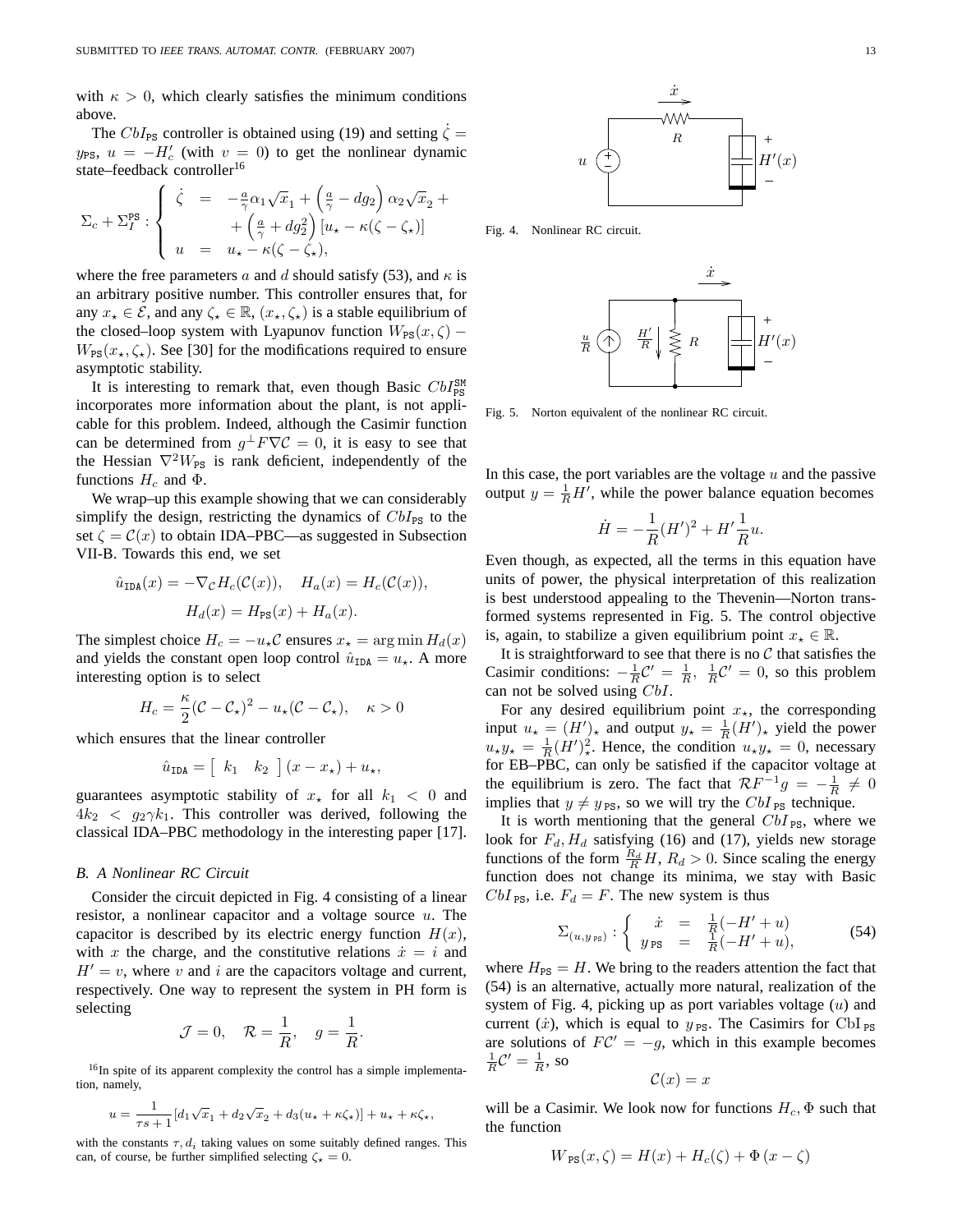

Fig. 6. Nonlinear RC circuit with controller.

has an isolated minimum at a given equilibrium point  $(x_*, 0)$  where, for simplicity, we have taken  $\zeta_{\star} = 0$ . We have

$$
(\nabla W_{\text{PS}})_\star = 0 \quad \Leftrightarrow \quad \left\{ \begin{array}{rcl} \Phi'_\star & = & -u_\star \\ (H'_c)_\star & = & -u_\star \end{array} \right. \tag{55}
$$

Some simple computations show that the Hessian  $\nabla^2 W_{PS} > 0$ if and only if

$$
\Phi^{''} > -H^{''}, \quad H_c^{''} > \frac{-H^{''} \Phi^{''}}{H'' + \Phi^{''}}.
$$
 (56)

For the sake of simplicity, let us fix again a quadratic

$$
H_c = \frac{1}{2C_c} (\zeta - C_c u_\star)^2,
$$

with  $C_c \in \mathbb{R}_+$ , which satisfies the second condition of (55). For  $\Phi$  we propose the second order polynomial  $\Phi(z)$  = β  $\frac{\beta}{2}z^2 + \gamma z$ , where  $\beta$  and  $\gamma$  are constants to be defined. The first condition of (55) imposes the following constraint to the free parameters:  $\beta x_{\star} + \gamma = -u_{\star}$ . Evaluating conditions (56) at the equilibrium turns into

$$
\beta > -H_\star^{''}, \quad \frac{1}{C_c} > -\frac{H_\star^{''}\beta}{H_\star^{''}+\beta}\;,
$$

from where it is easy to see that if  $H_*^{''} > 0$ , we can take  $\beta = 0$ and the equilibrium  $(x_*, 0)$  will be stable, for all  $C_c > 0$ , with Lyapunov function  $W_{PS}(x,\zeta) - (W_{PS})_{\star}$ , where

$$
W_{\rm PS}(x,\zeta) = H(x) + \frac{1}{2C_c} (\zeta - C_c u_\star)^2 - u_\star (x - \zeta).
$$

The controller is given by

$$
\Sigma_c + \Sigma_I^{\text{PS}} : \begin{cases} \n\dot{\zeta} &= \frac{1}{R}(-H' + u_\star - \frac{1}{C_c}\zeta + v) \\ \nu &= u_\star - \frac{1}{C_c}\zeta + v. \n\end{cases}
$$

As shown in Fig. 6, it has a physical interpretation as a capacitor with charge  $\zeta$  and capacitance  $C_c$  in series with a constant voltage source  $u_{\star}$ , coupled with the system of Fig. 4.

Before wrapping–up this example let us illustrate with it the relation between Brayton–Moser and PH models briefly discussed in Subsection VI-D and thoroughly explained in [33]. To transform from one to the other we assume the function  $v = H'(x)$ , is invertible. That is, there exists a function  $\hat{x}(v)$  such that  $H'(\hat{x}(v)) = v$ . Define the Legendre transform  $\tilde{H}(v) \stackrel{\triangle}{=} v\hat{x}(v) - H(\hat{x}(v))$ . Differentiating the latter with respect to v and evaluating at  $(\hat{x}(v), v)$ , it easy to see that  $x = \tilde{H}'(v)$ .<sup>17</sup> Differentiating x with respect to time we

<sup>17</sup>In the case of a linear capacitor,  $H(x) = \frac{1}{2C}x^2$ ,  $\hat{x}(v) = Cv$ , and  $\tilde{H}(v) = \frac{C}{2}v^2$ .

get

$$
\tilde{H}^{''}\dot{v} = \frac{1}{R}(-v+u),
$$

which is in the Brayton–Moser form (47) with  $Q(v)$  =  $-\tilde{H}''(v)$  the, so–called, generalized capacitance,  $B = -1$ , input the current  $\frac{1}{R}u$  and mixed potential,  $P(v) = \frac{1}{2R}v^2$ , the power dissipated in the resistor. See Fig. 5.

Multiplying by  $\dot{v}$ , and assuming that  $\tilde{H}'' \geq 0$ , we obtain the cyclo–passivity inequality

$$
\dot{P} \le \frac{1}{R}u\dot{v}.
$$

It is interesting to note that the characterization of electrical circuits that verify this kind of cyclo–passivity inequalities (or the dual  $\dot{\tilde{P}} \leq v\dot{u}$ ) is an essential step in the solution of the power factor compensation problem of energy transformation systems [10].

## IX. CONCLUDING REMARKS AND FUTURE RESEARCH

We have investigated in this paper the relationships between CbI and Standard PBC. We have concentrated our attention on the ability of the methods to shape the energy function and the role of dissipation to fulfill this task. Energy–shaping is, of course, the key step for the successful application of PBCs and, similarly to all existing methods for nonlinear systems controller (or observer) design, requires the solution of a set of PDEs. In the case of CbI the solutions of the PDEs are the Casimir functions  $C$  and, eventually,  $F_d$ . On the other hand, for Standard PBC their solution directly provides the "added" energy function  $H_a$ , with  $F_d$  a free parameter for IDA–PBC or a solution of another PDE for PS–PBC. The various methods have been classified comparing the size of the solution sets of these PDEs.

To enlarge the domain of application of CbI several variations of the method have been considered—all of them considering the simple  $(m$ –th order) nonlinear integrator controller subsystem  $\Sigma_c$  given in (6). Also, various popular Standard PBCs have been derived adopting a unified perspective, i.e., fixing the desired dissipation and writing a linear PDE for the unknown added energy function.

There are many open question and topics for further investigation including:

- i) It is well known [29], that the flexibility provided by the free parameter  $F_d$  in IDA–PBC is essential to solve many practical problems. As seen from the diagram of Fig. 2 there is no CbI version of IDA–PBC. What is the modification to CbI that is needed to add this degree of freedom?
- ii) As indicated in Remark 23 PS–PBC (or equivalently  $CbI_{\rm PS}^{\rm SM}$ ) suggests a two–step procedure to solve the non– homogeneous PDE of IDA–PBC. Instead of fixing  $F_d$ and solving the PDE for  $H_d$  as is sometimes done in IDA–PBC, it is proposed to find  $F_d$  as a (suitable) solution of the new PDE (18). This procedure does not generate all solutions of (46). However, given the intrinsic difficulty of defining a "suitable"  $F_d$  that will simplify (46), it is interesting to explore the decomposition as an alternative for generation of  $F<sub>d</sub>$ . In this respect,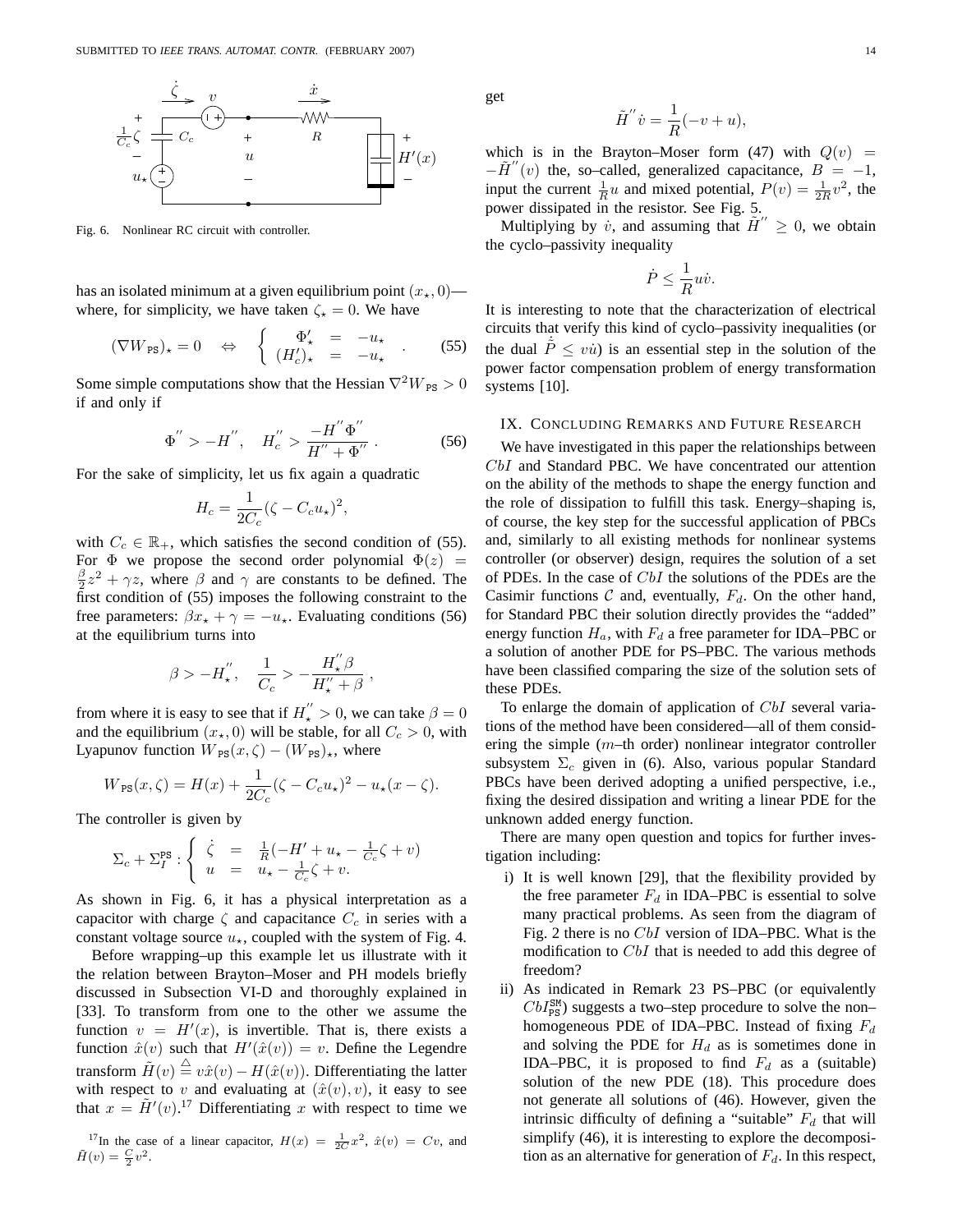the parametrization of the solutions given in Remark 10 is of particular importance.

- iii) For ease of presentation we have fixed the order of the dynamic extension to be  $m$ . However, as indicated in Remark 7 there are some advantages for increasing their number. Also, for simplicity we have taken simple nonlinear integrators, further investigations are required to see if other structures could be of use.
- iv) We have concentrated our attention on the ability of the various PBCs to modify the energy function, without particular concern to stabilization. In particular, we have only briefly addressed in Remark 6 the issue of asymptotic stabilization, that arises naturally in CbI where the sets  $\Omega_{\kappa}$  are rendered invariant. Imposing a constraint on the controller initial conditions is, of course, not practically reasonable, and is suggested there only to illustrate the problem. In [30] we propose two alternative solutions: an adaptive scheme that "estimates"  $\zeta_{\star}$ , and the addition of damping to the controller.
- v) Proposition 15 shows that, in the single input case, the use of a dynamic extension does not provide any additional freedom for minimum assignment to the corresponding static state–feedback solutions. On the other hand, the use of dynamic extension certainly has an impact on performance and might provide simpler controller expressions. Assessment of the performance improvement (or degradation) is a difficult task that will be investigated in the future.
- vi) A special class of PBC has been successfully derived for systems described by Euler–Lagrange equations of motion—which includes, among others, mechanical, electromechanical and power electronic systems—see [23] for a summary of the main results. The key structural property of these systems that is exploited in the controller design is the presence of work–less forces, that is well–known in mechanics [26] and captured via the skew–symmetry of the matrix  $M(q) - 2C(q, \dot{q})$ , where M is the inertia matrix and  $C\dot{q}$  are the Coriolis and centrifugal forces. This strong property, which is independent of passivity of Euler–Lagrange (or PH) systems [34], has not been used in CbI or Standard PBC and it would, certainly, be interesting to incorporate it in these designs.
- vii) The procedure to generate new cyclo–passive outputs of Section III is of interest independently of its application to CbI. Indeed, several control problems can be recast in terms of identification of "suitable" (cyclo–)passive outputs, which are known to be easy to be regulated—for instance with a simple PI law. Two practical applications where this idea has been applied are reported in [12], [31].
- viii) As explained in Subsection VI-D our research on power shaping was motivated by the study of Brayton–Moser models of nonlinear RLC circuits, for which the solution of the critical PDE (18) is simplified. It is interesting to explore modelling procedures for other classes of physical systems, e.g., mechanical systems, that will yield this kind of structures. See [14] for some results

along this direction.

## **APPENDIX**

#### TABLE I

## LIST OF ACRONYMS

| <b>BIDA</b>                   | Basic IDA                                    |
|-------------------------------|----------------------------------------------|
| CЫ                            | Control by interconnection                   |
| $ChI^{\text{SM}}$             | Control with state modulated interconnection |
| $CbI_{PS}$                    | CBI with power shaping output                |
| $CbI_{\text{pg}}^{\text{SM}}$ | Control with power shaping output            |
|                               | and state modulated interconnection          |
| ΕB                            | Energy-balancing                             |
| <b>IDA</b>                    | Interconnection and damping assignment       |
| <b>PBC</b>                    | Passivity-based control                      |
| <b>PDE</b>                    | Partial differential equation                |
| PS                            | Power shaping                                |
| $y_{PS}$                      | Power shaping output                         |

#### **REFERENCES**

- [1] G. Blankenstein, R. Ortega and A. van der Schaft. The matching conditions of controlled lagrangians and interconnection and damping passivity–based control. *Int. J. of Control*, vol. 75, no. 9, pp. 645–665, 2002.
- [2] G. Blankenstein. Power balancing for a new class of nonlinear systems and stabilization of a RLC circuits. *Int. J. of Control*, vol. 78, no. 3, pp. 159–171, 2003.
- [3] A. Bloch, N. Leonard and J. Marsden. Controlled Lagrangians and the stabilization of mechanical systems. *IEEE Trans. Automatic Control*, vol. 45, no. 12, 2000.
- [4] R.K. Brayton and J.K. Moser. A theory of nonlinear networks I and II. *Quart. Appl. Math.*, Vol. 12, No. 1 and 2, pp. 1-33, pp. 81-104, Apr. 1964 and July 1964.
- [5] D. Cheng, A. Astolfi and R. Ortega. On feedback equivalence to port controlled hamiltonian systems, *Systems and Control Letters*, Vol. 4, No. 9, pp 911–918, Sept. 2005.
- [6] M. Dalsmo and A. van der Schaft. On representations and integrability of mathematical structures in energy–conserving physical systems. *SIAM J. Opt. and Control*, Vol. 37, No. 1, pp. 354–369, 1999.
- [7] C.A. Desoer and M. Vidyasagar. **Feedback systems: input-output properties**. Academic Press, New York, 1975.
- [8] K. Fujimoto and T. Sugie. Canonical transformations and stabilization of generalized hamiltonian systems. *Systems and Control Letters*, vol. 42, no. 3, pp.217–227, 2001.
- [9] E. Garcia–Canseco, R. Ortega, D. Jeltsema and J.M.A. Scherpen. Power shaping control of nonlinear systems: A benchmark example. *IFAC Lagrangian and Hamiltonian Methods in Nonlinear Control*, Nagoya, Japan, July 19 - 22, 2006.
- [10] E. Garcia-Canseco, R. Griño, R. Ortega, M. Salich and A. Stankovic. Power factor compensation of electrical circuits: The nonlinear non– sinusoidal case. *IEEE Control Systems Magazine*, Vol. 27, No. 4, April 2007.
- [11] D.J. Hill and P.J. Moylan. Dissipative dynamical systems: basic inputoutput and state properties. *Journal of the Franklin Institute*, vol. 309, no. 5, pp. 327–357, May 1980.
- [12] B. Jayawardhana, R. Ortega, E. García–Canseco and F. Castaños. Passivity of nonlinear incremental systems: application to PI stabilization of nonlinear RLC circuits. *45th IEEE Conference on Decision and Control*, San Diego, CA, USA, Dec. 13 - 15, 2006.
- [13] D. Jeltsema and J. Scherpen. A dual relation between port–Hamiltonian systems and the Brayton–Moser equations for nonlinear switched RLC circuits. *Automatica*, Vol. 39, No. 6, pp. 969–979, 2003.
- [14] D. Jeltsema and J. Scherpen. A power–based description of standard mechanical systems. *Systems and Control Letters*, Vol. 56, Issue 5, pp. 349–356, May 2007.
- [15] D. Jeltsema, R. Ortega and J. Scherpen. An energy-balancing perspective of IDA–PBC of nonlinear systems. *Automatica*, Sept. 2004 Volume 40, Issue 9, pp. 1643–1646.